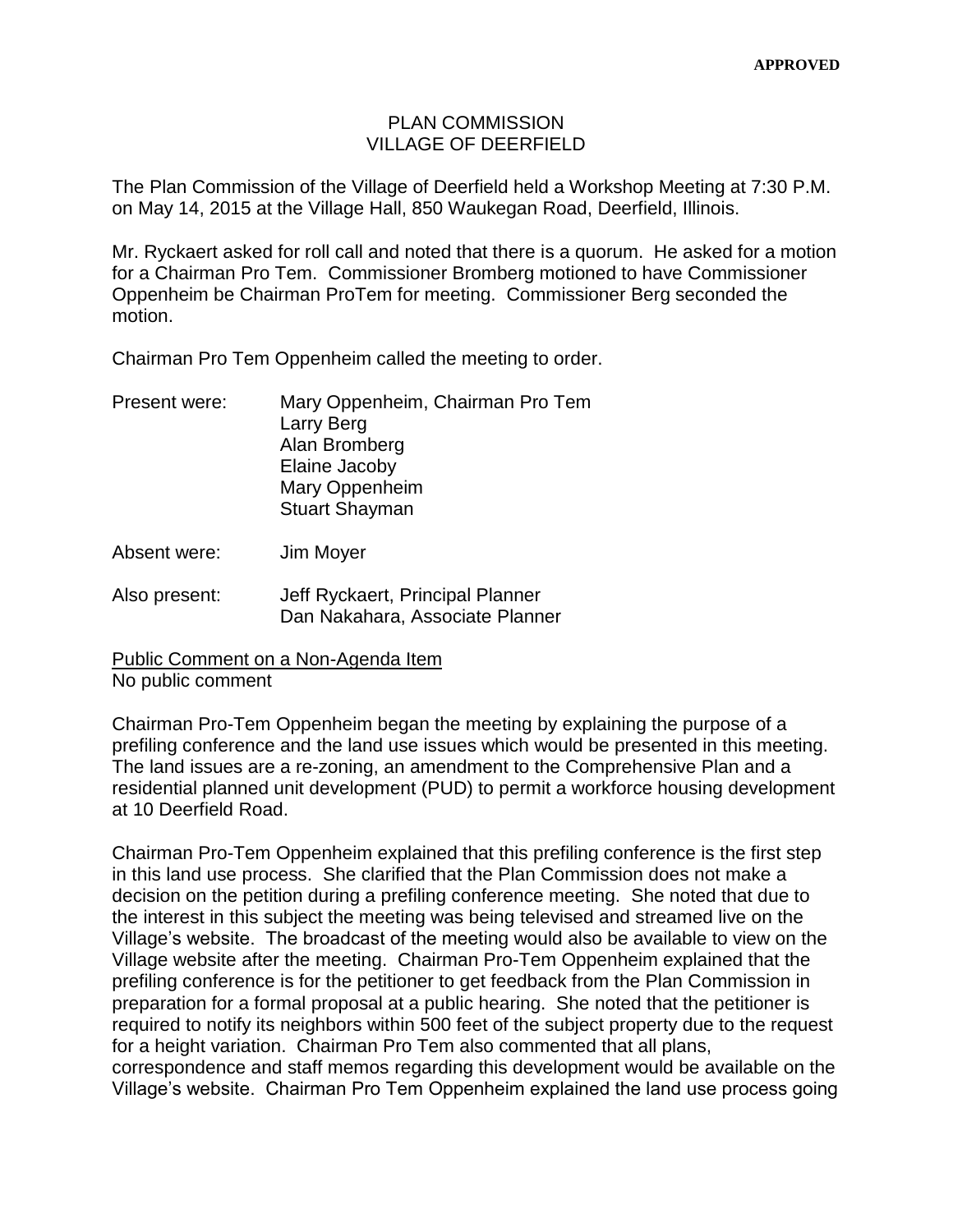forward and noted that the Plan Commission is a recommending body and the final approval will come from the Village Board of Trustees.

Chairman Pro Tem Oppenheim gave some background on the petition by noting that a proposal was discussed in principle in a Committee of the Whole meeting in December 2014. At that point the Village Board agreed the proposal was worth pursuing but it did not approve any plans. Since then the developer has worked with Village engineering staff to see if this was a viable plan before it went to the design phase. The plans for this proposal were sent to the Plan Commission last Friday, and last Friday was the first time the Commission was able to review the plan as well as any correspondence that was sent to the Plan Commission as of 4:00 pm. today (May 14). The Village of Deerfield does endorse workforce housing in its Comprehensive Plan. She noted that currently 4% of the housing stock in Deerfield is affordable. She went on to say that the purpose of the prefiling conference was not to debate the development, but rather to look at the land use issues for this particular proposal.

Steve Friedland, attorney, introduced the proposed the 48-unit residential development, Zion Woods at 10 Deerfield Road. He introduced the development team consisting of Zion Lutheran Church, Brinshore Development, and the Housing Opportunity Development Corporation (HODC). Mr. Friedland introduced Pastor David Kylo and Sue Lindsley, Zion Lutheran Church, David Brint and Dawni Freeman, Brinshore Development, Richard Koenig and Rachel Hoteling, HODC, Matt Wylie & Mark Purrucci, Eckenhauf Saunders Architects, Barb Rosborough, Rosborough Partners, Laura Schafer and Ryan Hoffer, V3. The team rose to be sworn in.

David Brint, Brinshore Development, noted that they have built 50 developments similar to what is being proposed and commented that they all have been successful. He also commented that affordable housing is their specialty. Mr. Brint referenced similar developments on his visual presentation.

Richard Koenig, Executive Director, HODC, stated that HODC is a non-profit organization dedicated to creating affordable housing in the northern suburbs. HODC has been around since 1983 and they have done 20 developments in the northern suburbs including some small homes in Deerfield and act as the property manager in the senior housing development in Deerfield, One Deerfield Place. He noted that they will begin construction on a similar 13-unit development on Monday, May 18, 2015.

Matt Wylie, architect, Eckenhoff Saunders Architects, commented that his firm, established in 1983, has worked in a variety of markets such as healthcare, housing, education and other institutions. Some of their work includes Highland Park Hospital, Glenbrook and Evanston Hospital.

Pastor David Kylo, pastor of Zion Lutheran Church noted that their mission, like those of other houses of worship, is to help people recognize the gifts of God and to use those gifts for self and others. Pastor Kylo noted that they own just over 8 acres and they have the opportunity to show love and care for others by providing affordable housing.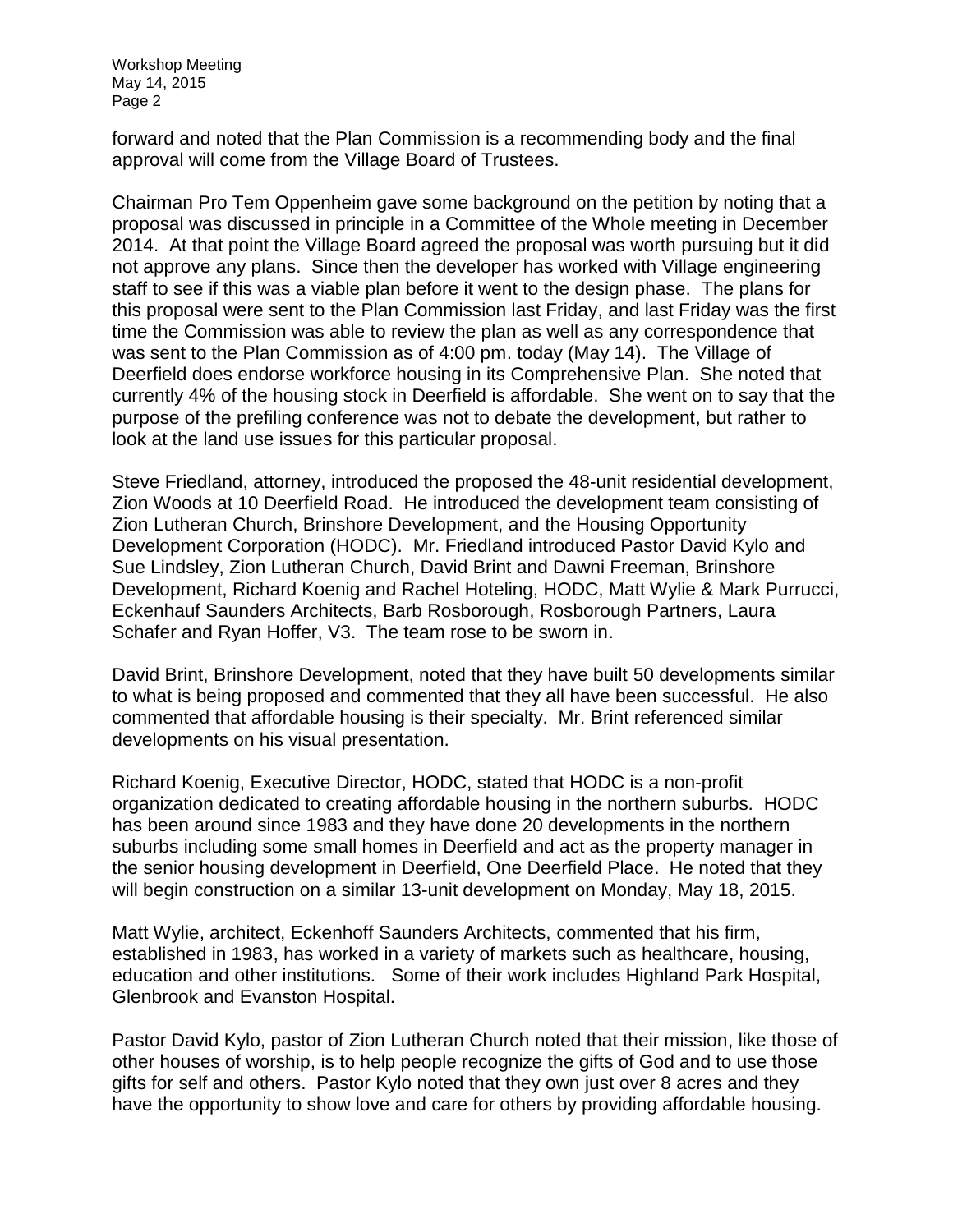Why now? Pastor Kylo commented that Zion Lutheran Evangelical Church believe that they can do more than just reside in a church on this property. The idea to provide affordable housing was one that came internally and not externally. A committee was formed to consider options of what to do with the property. One option was to sell off the land and purchase another house of worship property in the area. This attempt was unsuccessful. Zion decided to keep their land and consider options with what they could do with their property. Pastor Kylo noted that they feel very much a part of the community and looked for the right group when they decided to provide affordable housing knowing what was at stake for themselves and their neighbors. He commented that they wanted to work, through God's hands, in the best possible way with the greatest stewardship of work. This venture they chose is to build affordable housing for those people who work in our community and for those who want to live in our wonderful community. These are service people who have difficulty paying for a place to live in Deerfield. He continued that they feel led by the Lord to be good stewards hoping to see this project go forward. This project will not be for transients, indigent, homeless, subsidized or section 8 housing rather it is for affordable housing. Pastor Kylo commented that the church believes in this community and it is the church's mission to serve not only their church community but also the community beyond the church walls. Pastor Kylo noted that they have worked hard to be a faith community and want to show other's what they believe. Pastor Kylo respectfully requested that the Plan Commission consider their proposal.

Dawni Freeman, Vice President, Senior Development Manager, Brinshore Development, explained that their proposed project Zion Woods is a 48 unit residential housing development with three identical 2-story, 16 unit buildings. There will be a mix of 1 bedroom (12 units), 2 bedroom (24 units) and 3 bedroom (12 units) apartments. The units range in size from 680 to 1,125 square feet. The unit amenities will focus on energy efficiency and have in-unit washer and dryer facilities. The development will be designed to achieve the Enterprise Green Community Certification which is like LEED Certification for affordable housing projects. Brinshore builds the majority of their projects with Enterprise Green Community Certification. The amenities for the project will include a community room, on-site management office, playground, bicycle parking, garden plots for residents, picnic area and walking trails around naturally landscaped storm water facilities.

Mr. Koenig summarized a market study which outlined the demand for affordable housing in this area. He noted that the average purchase price for a home is nearly \$500K, the annual average income is over \$120K, however there are a number of families living in Deerfield that pay too much in housing costs. The standard is that people should not pay more than 30% of their annual income for housing costs at any particular price point. According to statistics, nearly half of the renters and nearly 35% of homeowners in Deerfield pay too much in housing for all types. Commissioner Bromberg asked where these statistics come from. Mr. Koenig noted that the statistics came from 2010 Census data. Mr. Koenig also commented that based on the income levels nearly 1,100 current Deerfield households would qualify (based on their income level) for housing in the proposed development. Also, there are currently 11,000 jobs in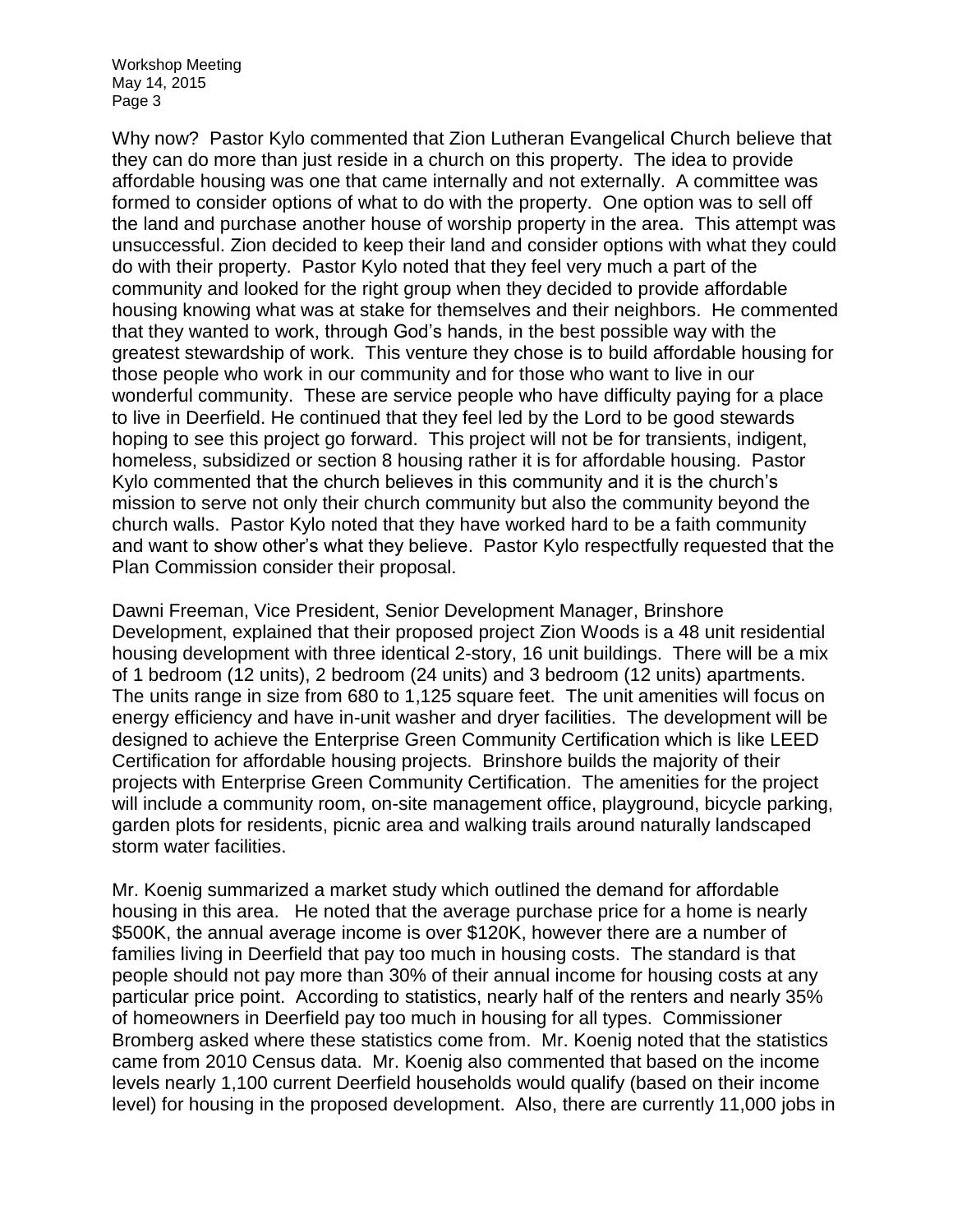Deerfield and the surrounding area in which their income would qualify the workers for the housing in the proposed development. He added that nearly a third of the jobs are retail and essential jobs in Deerfield with 70% of those workers commuting from over 10 miles away and 25% of those workers commuting from over 25 miles away. Mr. Koenig noted that this may not seem like a far commute but it is a lot for someone not making a large income. He also commented that there are many advantages and benefits to workers living in appropriate priced housing in the community that they work in.

Mr. Koenig stated that the financing used to provide the proposed units at their price points have strict income maximums. The incomes for this development are based on the median income in the Chicago metropolitan area. The median income for a family of 4 in the Chicago metropolitan area is \$76K a year. There are income limits based on the family size that restrict who can live in this development. Mr. Koenig referenced a one-person household would have an income limit of \$32K, two-person household- \$36K, three-person household – less than \$40K and a four-person household less than \$45K. Rents for a 1 bedroom would be \$600-\$700, 2 bedrooms would be \$700-\$800 and 3 bedrooms would be \$900-1000 per month. Mr. Koenig noted that the average rent in Deerfield is approximately \$1,700 per month which would demand an income of \$67K a year based on the rent being 30% of income. He commented that they are creating an opportunity for those who would otherwise not be able to live in a good housing in an area with good schools, services and job opportunities. Potential renters of this development could be seniors on fixed incomes who already live here, grew up here and want to stay, people who have gone through career changes, marital changes, medical changes, recent college graduates who grew up in the area, or disabled people (units will be accessible) on a limited income. As mentioned earlier, this development will be for essential workers who work in the community.

Commissioner Shayman asked what would happen to renters if their situation changes and they exceed the income limits. Mr.Keonig commented that potential workers go through an extensive application process including a background check. He noted that income levels are based on 60% of the Chicago metropolitan area median income, and once a renter exceeds 100% of the median income (based on the Chicago metropolitan area) the rent structure changes and the renter will begin to pay rents closer to market rate levels. Commissioner Bromberg asked if renters have to submit tax return information each year. Mr. Koenig noted that the potential renters go through an income qualifying process and income is checked from paystubs and bank statements. Commissioner Bromberg asked if there is a maximum limit on how many people are allowed in each unit. Mr. Koenig noted that the maximum is based on local codes, in this case based on Deerfield Municipal Code the maximum allowed is 2 people per bedroom in an apartment unit.

Mr. Friedland stated that they will be requesting a zoning amendment from R-1 to R-5 zoning with a request for a Planned Unit Development (PUD), a request to amend the Comprehensive Plan to multi-family use and a request for a 2-lot subdivision of the property with the church and the residential component being its own parcels. The subdivision would be for the PUD, but for financial and other purposes the residential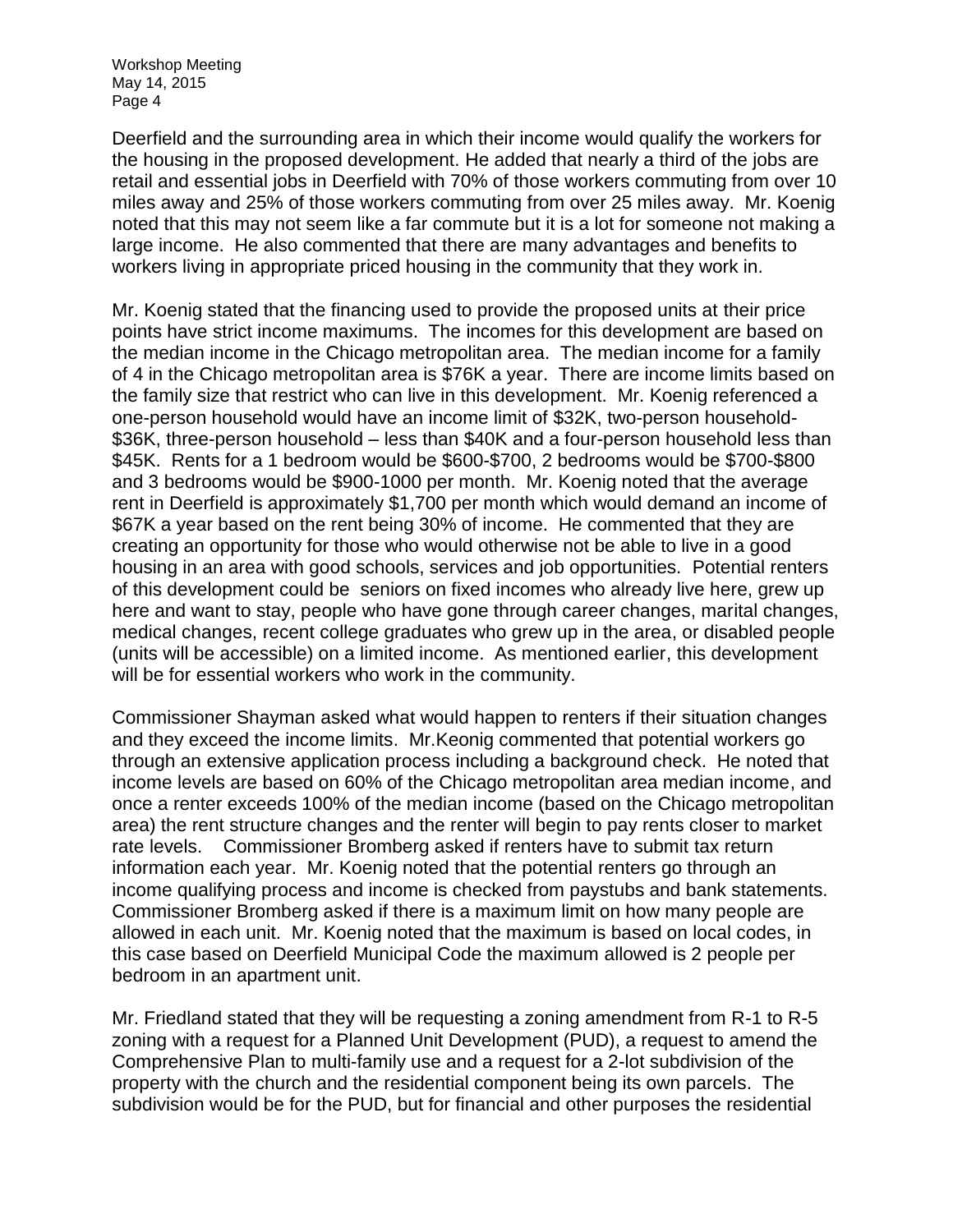development would have to be its own separate parcel. Mr. Friedland also noted that as a PUD, the proposed development will be requesting variation for a building height of 38' (35' required maximum in a PUD) and for a structure being in the perimeter setback (in this case any structure within 33 ft of the property line). Mr. Friedland noted that they will also be requesting a 2 faced sign on the property which will need approval from the Plan Commission. Commissioner Berg asked if the church was the only structure in the perimeter setback and if the church would own both properties if it is subdivided. Mr. Friedland commented that the church was the only building structure in the perimeter setback and stated that the church would own both properties. He added that there would be a ground lease for the residential component.

Dawni Freeman summarized the background of the development noting that a conceptual plan was presented to the Committee of the Whole on December 15, 2014 with three different site plans with three different configurations of buildings. Based on feedback from that meeting the petitioner came up with a site plan that was presented to a group of Zion Lutheran Church's neighbors on February 23, 2015. The petitioner gathered a lot of feedback from the neighbor meeting and attempted to incorporate those concerns into their current site plan. Ms. Freeman noted that they intend to have future meetings with the residents to continue to address concerns as the development evolves throughout this process.

The main areas of concerns that the petitioner has heard have dealt with where the buildings were located on the site, landscaping and buffering, parking configuration, traffic generated from the development, storm water management, overall density, long term property management of the development, taxes, and the impact that the development will have on the school district. Ms. Freeman noted that they have worked hard to address these concerns. She noted that they have moved the building as far east as they are able without impeding on an existing sewer line on the property. The petitioner is not building in the flood way providing a much greater buffer with the homes on Heather Road. The picnic area was moved farther to the east on the site, the parking area has been reconfigured and enlarged and they have heightened the landscape buffer to provide more screening and privacy for the neighbors as well as the residents. A traffic and parking study was done by V3 to address the traffic and parking concerns and the petitioner has engaged V3 to handle the engineering of the site. The petitioner has been working with the Village Engineering department and planning staff to come up with a come up with engineering solutions to manage the storm water on site in a cost effective way that makes sense for everyone. The Engineering Department has come up with a topographic survey of the site and the river. The survey measures the river bank height and the depth of the river. The petitioner has evaluated the number of units being proposed on the site but consider 6 units per acre (under what is allowed in the R-5 zoning district) are reasonable for the site. The petitioner decided to keep the originally proposed unit mix and noted that reducing the size of the development does not further the mission of the church. She added that reducing the number of units will not make it financially feasible to have on-site management on the property. Ms. Freeman commented that having on-site management is very important to Brinshore's development philosophy.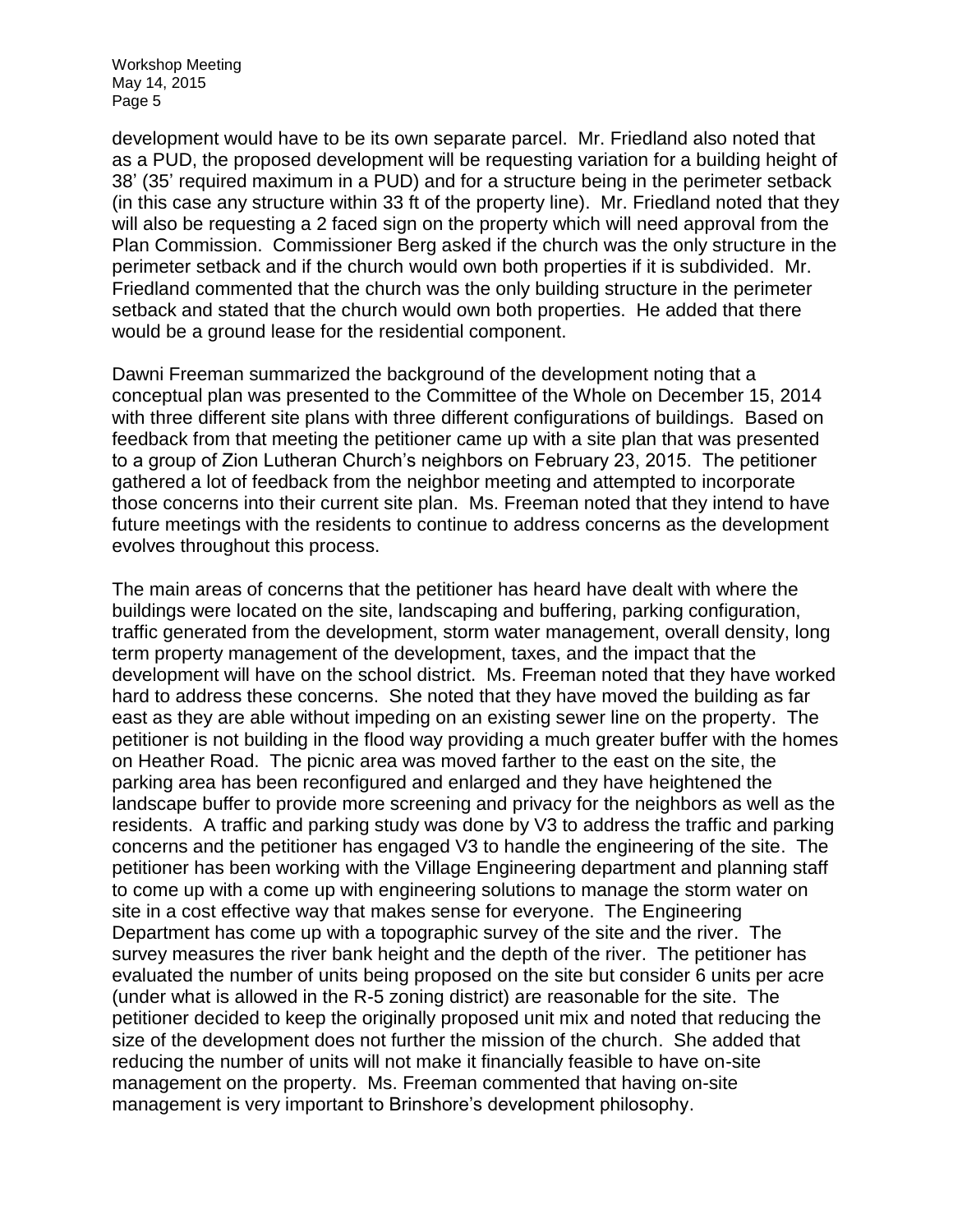The petitioner has hired Jim Watts, Leasing and Management who will be the third party property management provider. This company does the majority of the Brinshore development portfolio, have been in business for 35 years and currently lease over 4,000 units. There will be a full-time person to manage the property on-site. In regards to the maximum occupants in a unit, Ms. Freeman noted that that they manage their properties very carefully and with the type of financing that they will be using the units will be extensively inspected. She also noted that there are a variety of options available to ensure the maximum occupancy limit is enforced.

Ms. Freeman stated that the proposed development will be subject to pay property taxes and will be taxed in Lake County. As part of the submission for a public hearing the petitioner will include a tax impact report to note the impact that they will have on the community and show that they will be paying their share in taxes.

Ms. Freeman commented that there has been a lot of concern on how this development will impact the schools. She noted that they do not know how many children will be in their development, but they do know that the children will be spread among all grade levels and with twelve 1-bedroom units they do not believe it will impact the schools. She added that they have consulted with the superintendents of both Deerfield School Districts 109 and 113 and they have ensured the petitioner that the schools are not overcrowded nor are they at capacity. Ms. Freeman commented that they have written documentation from both superintendents to this effect and noted that Superintendent of District 113 commented that Deerfield High School has a student capacity of 2,200 and current enrollment is 1,626 students. Both superintendents expressed support this project. Chairman Pro Tem Oppenheim noted that for the Public Hearing the petitioner should include in their submittal written documentation to that effect from the school superintendents.

Ms. Freeman stated that this development will pay property taxes to all the taxing bodies including the school districts as well as the Villages impact fees required of all development in the Village. The impact fees benefit the schools, park district, library and the fire protection district. Ms. Freeman commented that they are trying to address the concerns from their first community meeting and they intend to continue to have community meetings throughout the public process.

Peter Reinhofer, Civil Engineer, V3 Companies, noted his 17 years traffic evaluation experience. Brinshore has retained V3 Companies to conduct a traffic impact study on the local road networks for the proposed housing development on the Zion Lutheran Church property. V3 followed all typical industry standards for traffic studies, trip generation, trip rate, as well as Village of Deerfield and IDOT analysis criteria. Existing traffic data was conducted at the Deerfield Road/Heather Road intersection and the existing church driveway on March 26, 2015. Mr. Reinhofer noted that they made sure that all the traffic counts were conducted while all of the schools were in session. Current daily traffic on Deerfield Road according to IDOT is 22,400 vehicles per day. Mr. Reinhofer commented that typically a roadway like Deerfield Road can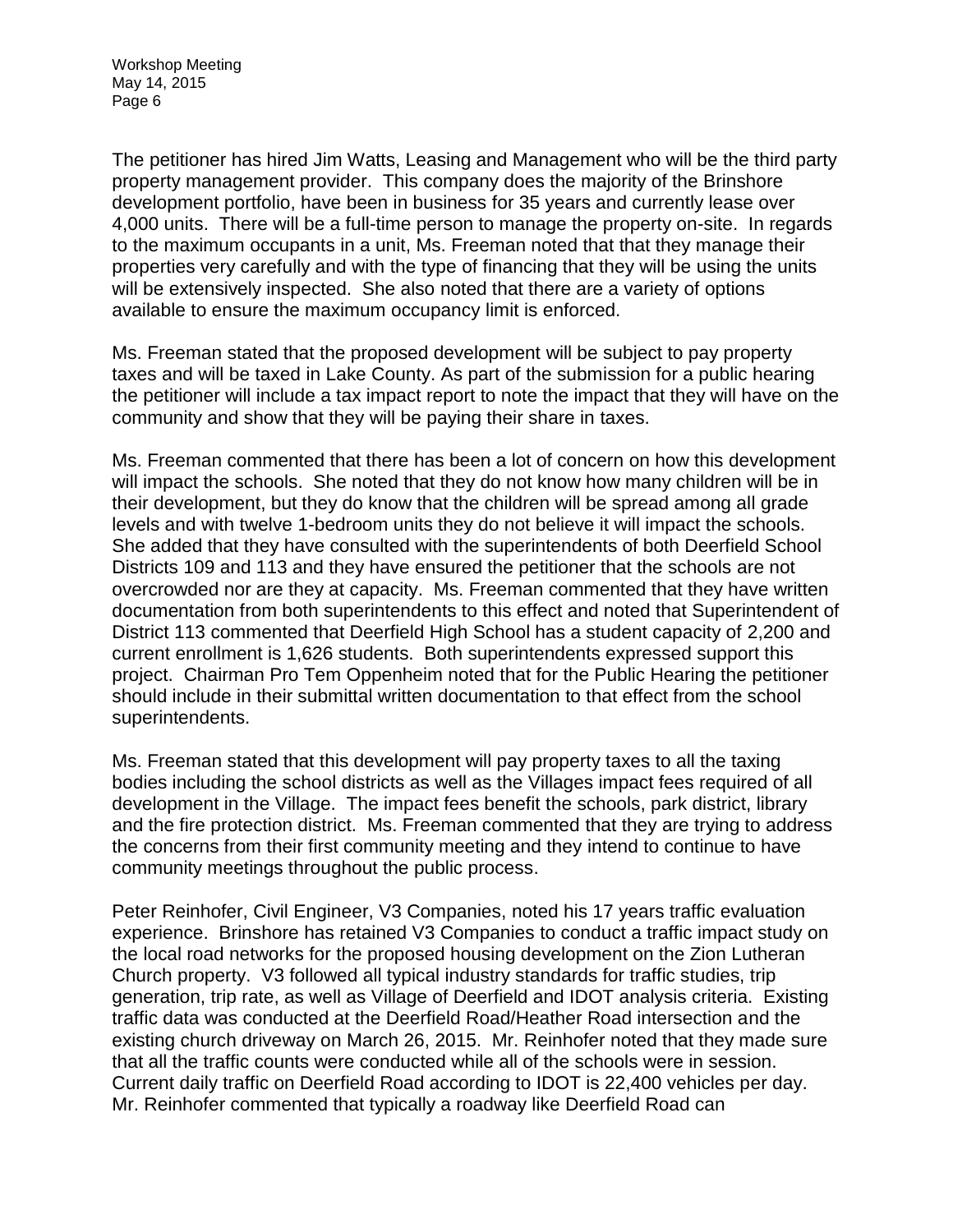accommodate 30,000 to 35,000 vehicles per day. Peak hour data was collected from 7:00AM to 9:00AM and from 4:00PM – 6:00PM to collect commuter traffic along Deerfield Road, Heather Road and the existing church driveway. Exiting conditions and future projections were evaluated for 5 years into the future (without the proposed development) and calculated the amount of trips generated by the 48 units being proposed in the development. The study calculated that 24 new trips per hour would be generated in the morning between 7:00AM-9:00AM and 30 new trips per hour between the hours of 4:00PM-6:00PM would be generated in the evening. The trips would be evenly distributed (east of site and west of site). When the new trips generated were added to the future volumes of traffic, the proposed development will be adding 13 new trips on Deerfield Road in the morning east of the site, and 16 vehicle trips east of the site in the evening. Mr. Reinhofer also noted that an existing Pace bus route along Deerfield Road travels between the Deerfield and the Highland Park Metra Stations providing transportation opportunities for residents.

Mr. Reinhofer commented that after analyzing the future trip generation and the future traffic volumes on Deerfield Road, the existing roadway system will be able to handle the additional traffic generated by this development. The signalized intersection of Deerfield Road and Heather Road and the unsignalized intersection of Deerfield Road and Zion Church driveway will operate at an acceptable rate of service with the addition of the development trips. Mr. Reinhofer commented that the Deerfield Road/Heather Road signalized light is an actuated signalized light which means that the more cars traveling along Deerfield Road will trigger more green time needed for Deerfield Road and actually slightly decrease the delays on Deerfield Road. The minor traffic movements on Heather and Carlisle Road will get less green time than Deerfield Road and delays will actually increase for these traffic movements.

Mr. Reinhofer noted that there were comments regarding the curve along Deerfield Road and the site does meet industry standards for stopping sight distance meaning there is adequate distance for a car going west to stop if a car pulls out of the Zion Church driveway. Mr. Reinhofer did receive traffic reports (2012 to current) from the Deerfield Police Department on this stretch of Deerfield Road and there were no traffic accidents from the Zion driveway or the intersections to the east. Mr. Reinhofer commented that they will request traffic data from Highland Park to determine if there where traffic accidents east of the site. Chairman Pro Tem Oppenheim asked if it was possible to assess the impact of this development on the access points to the east specifically, Carriage Way and a few driveways that come out of developments in Highland Park on the north side of the road. Mr. Reinhofer commented that typically for a development of this size and with the number of trips generated they would look at just the subject driveway to make sure that vehicles could go in and out of the development safely. In this case, V3 included the signalized intersection to identify the impact of this development would have. The study area can be extended to include other intersections. Mr. Reinhofer commented that a study area of a development of this size would not have an extended study area is because it is not generating a lot of traffic. Chairman Pro Tem Oppenheim would also like to see what the parking and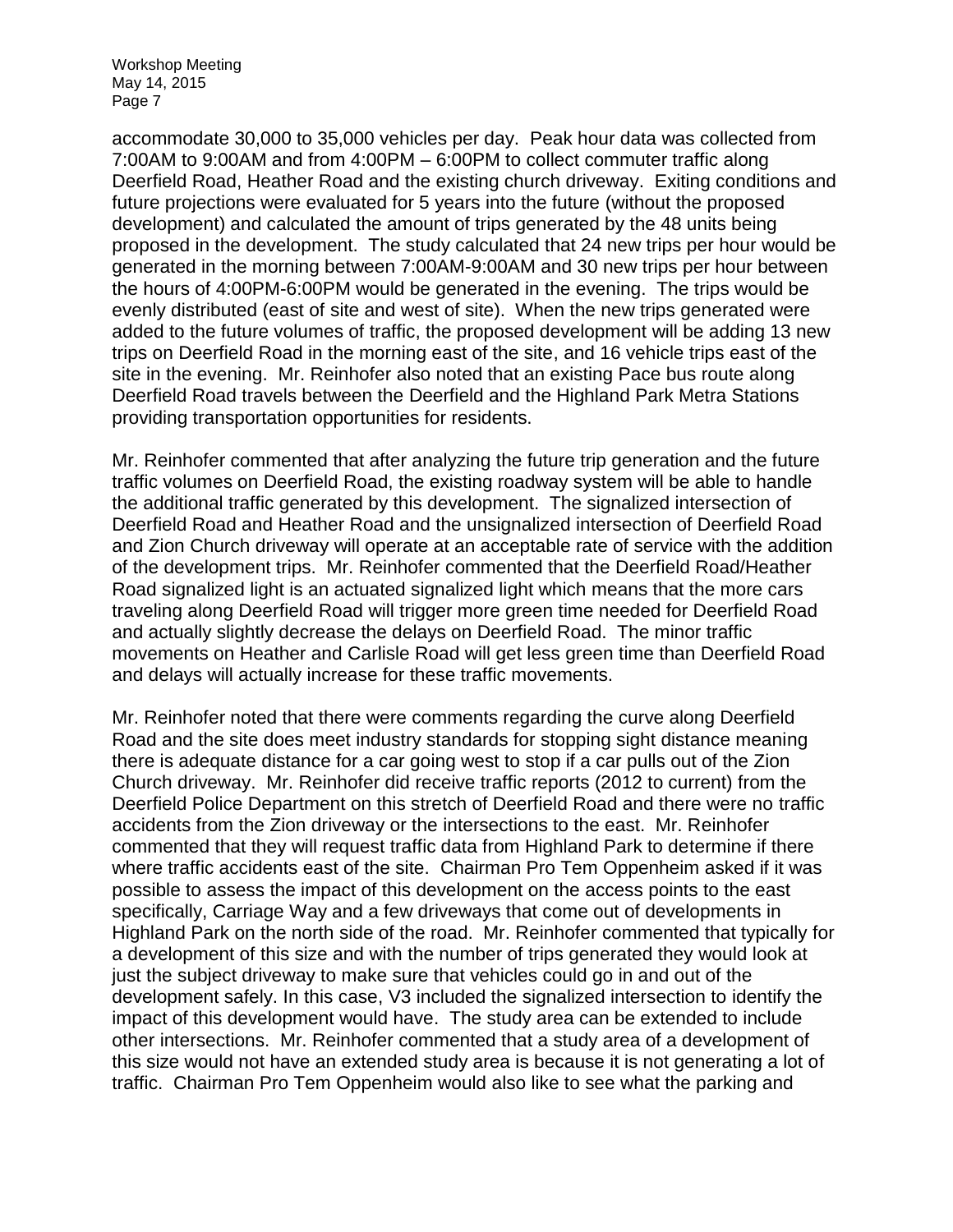traffic impact would be on Sundays for the congregants going into and out of the site along with the residents.

Commissioner Shayman asked how long it will take for a vehicle to turn left out of the property. Mr. Reinhofer noted that it would be approximately 19 seconds during both the morning and evening peak hours and entering eastbound into the site would be approximately 10-12 seconds of average delay for the average vehicle.

Laura Schafer, Project Manager, V3 Companies summarized the engineering of the site. She explained that the flood way area on the site will not be touched and nothing will be built in the flood way nor will they change the characteristics of the river or the flood way. The 100 year flood plain makes up most of the property and the proposed buildings will be built in the eastern area of the site. There will be a storm water detention area at the south east portion of the site and they will follow Village and County regulations make sure that any additional volume of water that is generated from the hard areas on the site will be slowed down and released from the site at a controlled rate that won't cause flooding. Ms. Schafer noted that because they are raising a part of the area in the flood plain to build their buildings the will have a compensatory storage facility at the north end of the property. They will be providing a 120% of the volume of water for each foot in the flood plain that the will be filling.

Commissioner Jacoby asked how deep the basin would be. Ms. Schafer noted that they will be approximately 6 feet deep but on your every day basis the facilities are not designed to be a wet pond but more of a naturalized area. Ms. Schafer explained that the intent of a detention facility is to slow down the water on the site, catch it and release it at a controlled rate as required by the county and the Village. She commented that compensatory storage provides an area for water to go in the flood plain when an area in the flood plain is being built up. Building the compensatory storage facility and building in the flood plain will bring the area that the building is being built in, out of the flood plain. This will require a remap of the area through a letter of map revision with FEMA. Ms. Schafer commented that they will provide more storage that what will be filled in the flood plain. She reiterated that they are not changing the elevation just moving where the water would flood the site.

Commissioner Bromberg asked if the facility to the north would be wet. Ms. Schafer commented that the basin will hold water for 24-72 hours and draw down depending on the storm event, but would not typically sit there for any length of time. Commissioner Jacoby asked if this will have an affect on the river. Ms. Shaffer commented that this should not affect the river because they are not building in the flood way.

Commissioner Berg asked if the flood zone will be amended with the result of this work and will it add any new flood plain. Ms. Schafer stated that they will go through the county and FEMA to get a letter of map revision so that the buildings are out of the flood plain. She added that they will not be adding any new flood plain but moving the flood plain on the site. She clarified that the compensatory storage facility will be in the flood plain. Chairman Pro Tem Oppenheim asked what the slope would be for the detention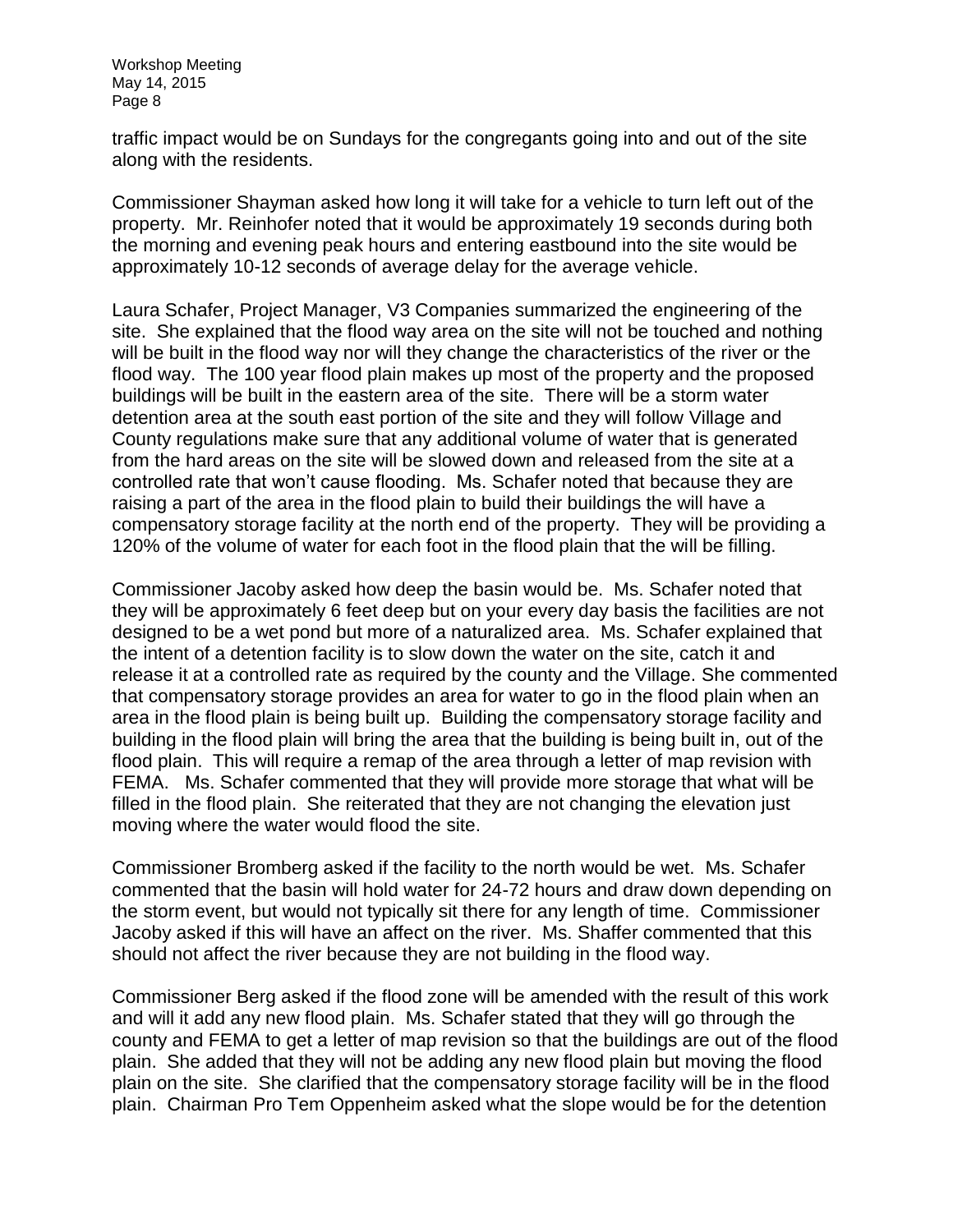basin and the compensatory storage facility. Ms. Shaffer commented that the slope will be a 4:1 or 5:1 slope (4 or 5 feet for every one foot slope) and they have tried to pull the area back so there is no immediate drop in depth. The slope would not be terraced but done with soil. Commissioner Shayman asked if the compensatory storage facility will back up to the neighbors to the northeast. Ms. Schafer noted that the compensatory storage will back up to the neighboring lots to the west, but did not have the exact measurement of distance. Commissioner Shayman asked how this will affect the neighboring properties and flooding. Ms. Schafer noted that they are not changing any grade to the neighboring properties to the west. She commented that most of the properties flow from the west to the east and actually flows onto the Zion property. The development will not block any of the neighbors flow and the petitioner will have to figure out a way to convey the water coming onto the Zion property from the west. Drainage characteristics will not be changed to the properties to the north as well. Ms. Schafer commented that if water flows on to the Zion property it will continue to flow onto the Zion property. Ms. Schafer explained the drainage of the compensatory storage facility. Chairman Pro Tem Oppenheim asked how long it would take to construct the detention basin and compensatory storage facility. Ms. Schafer commented that it would probably take a couple of months depending on the weather and the staging of the project.

Ms. Schafer went through the other utilities to the site noting that each building will have a sanitary connection and the water line will be looped on the site. She also commented that they would be coordinating with the Village on the future reconstruction of Deerfield Road as to minimally impact any of those new improvements by coordinating the tie-ins to the water main and the location of the driveway.

Mr. Wylie went through the parking requirements noting that the required parking for the church and the residential uses are 156 required parking spaces. The site will have 159 parking spaces, 10 of which will be accessible spaces.

Mr. Wylie commented that the existing lot is surface draining and as part of the detention improvements to the south of the site there will be catch basins and piping that will get the water straight away without having to drain all the way across the property.

Mr. Wylie described the architecture of the building commenting that this development is what has evolved from the meeting with the trustees and the neighbors. There will be three structures, each approximately 160 feet in length with the exception of the south building which has the management office, bike room community room and small storage space. The buildings have been pushed as far east on the site as possible without going into the floodway. He noted that this was how the homes to the east of the subject property were most likely built out of the floodway. The buildings will be near the parking lot with sidewalks on either side of the parking lot. Chairman Pro Tem Oppenheim asked if there was any thought of having pervious paving to improve of the drainage of the site. Mr. Wylie commented that the funding mechanisms for this site made it difficult them to afford pervious paving.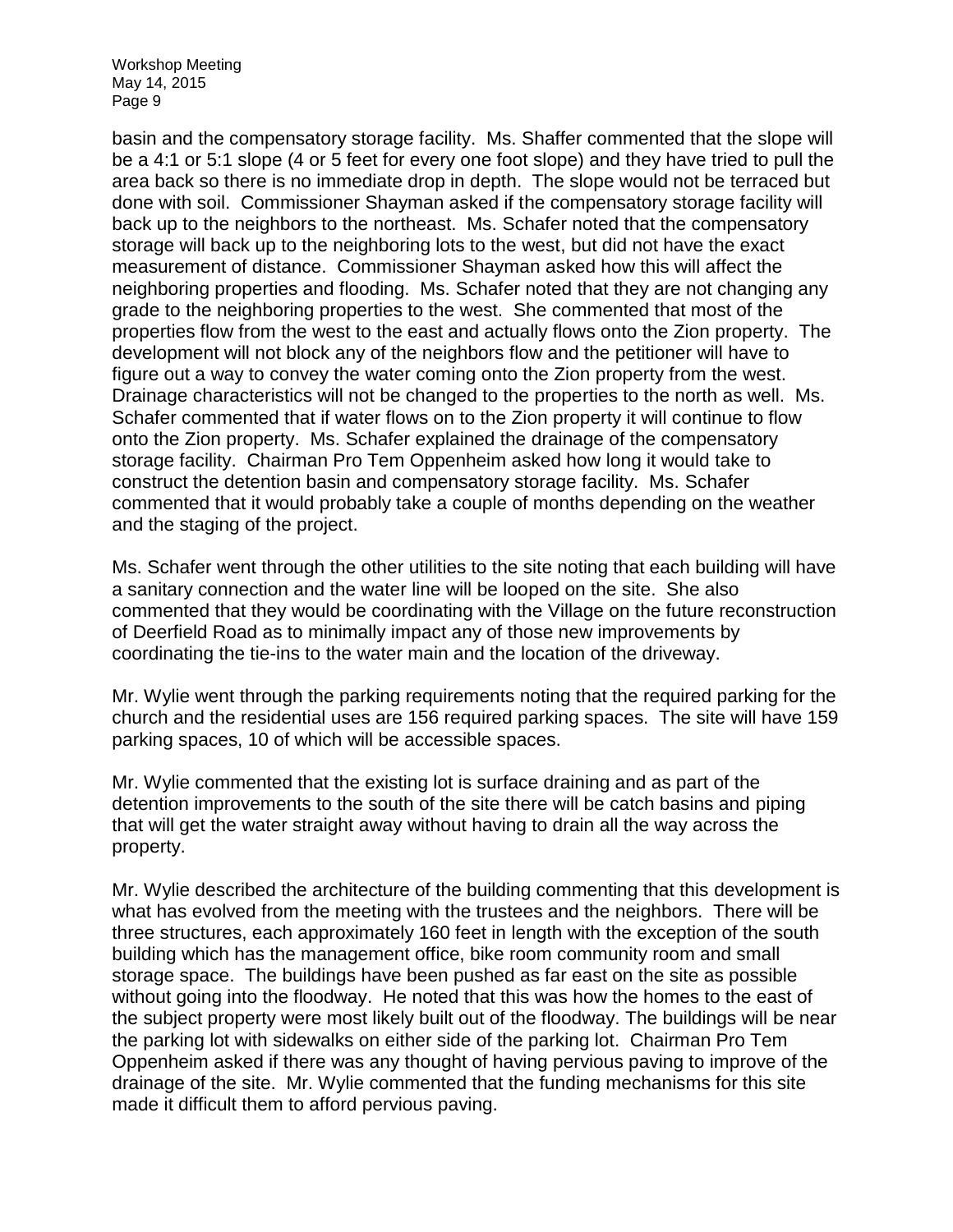There will be a small playground for younger children and picnic areas with grills and fire pit that will be relocated from the north end of the site. Chairman Pro Tem Oppenheim commented that the service drive was in the perimeter setback and whether or not the service drive is necessary. Mr. Wylie commented that there has been no discussion to remove the service drive. In the past the service drive has served as some relief to exit the property due to the parking configuration. The service drive is used to deliver caskets but is not heavily used. Chairman Pro Tem Oppenheim noted that they may want to consider removing this road as it is in the perimeter setback, it is more impervious surface and by removing the road it may provide more screening for the neighbors. Staff noted the turnaround of the new parking lot is also in the perimeter setback. Mr. Wylie noted that the sidewalk portion of the turnaround is 31' from the west property line making it in the setback. They may be able to move the turnaround so that it is out of the setback.

Mr. Wylie went through the building floor plans noting that the floor plans are essentially identical with the exception of the south building having the management office, bike and general storage. Each floor of the buildings will 8 units with a mixture of 1, 2 and 3 bedroom units. The buildings have a shift in the building wall to break up the massing of the building and simulate a residential scale. Commissioner Shayman asked how many units are accessible. Mr. Wylie noted that 10% of the units are required to be accessible but there are other levels of accessibility in the other units. Mr. Wylie went through the other levels of accessibility noting that there may be a need for these types of units as they were identified in their summary. There will be some units that will be designed for a person who have sight or hearing disability. The balance of the units will all have several elements of universal design. The buildings will have a gabled roof similar to the adjacent homes on Heather Road. Mr. Wylie noted that they are trying to fit their building the best that they can into the surrounding area.

Mr. Wylie presented the building elevations noting that the front entry of the building will be 33 feet high to the ridge of the roof. As discussed earlier, Village ordinance measures the height of a building from the predevelopment grade and the property slopes down to the east. From the east, the property is taller thus requiring a height variation. The building envelope is face brick, no maintenance fiber cement siding which is more durable and easier to maintain. The roof will be asphalt shingle. There will be a little board and batten siding at the entryways as an accent. Commissioner Jacoby asked how many people will be working in the management office. The petitioner indicated that there would be one person working in the management office. Mr. Wylie also commented that final placement of the air conditioning units has not been determined but they are looking at different options. Chairman Pro Tem Oppenheim suggested that they consider the east side of the building to cut down on noise to the neighbors to the west. Mr. Wylie pointed out that the proposed buildings will have similar building elements as the existing church. Mr. Wylie displayed a northwest aerial view of the site and the proposed buildings noting that they intend to have the public enjoy the site with a possible public overlook of the native plantings in the detention area and a proposed gravel trail along the east side of the property. Mr. Wylie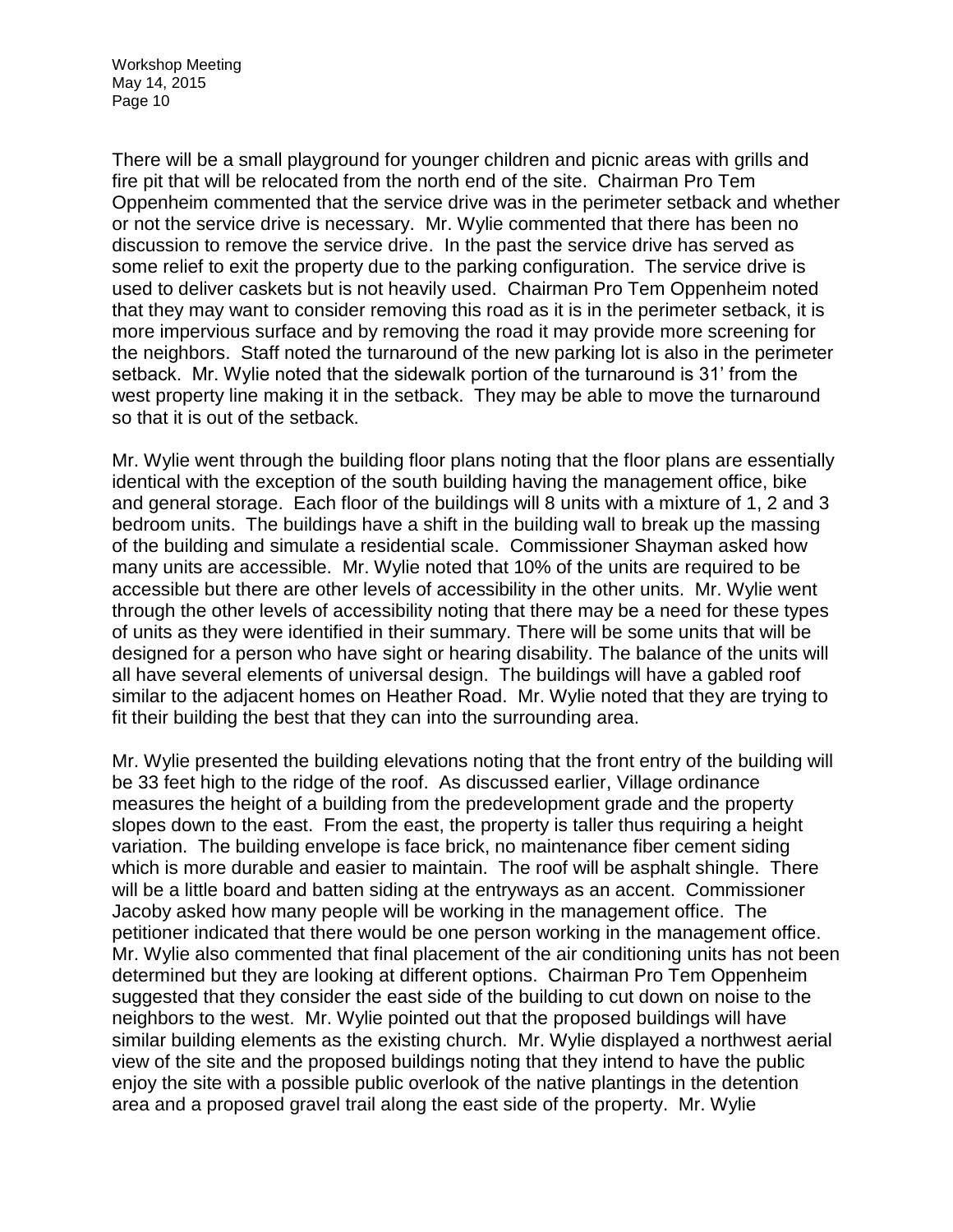displayed the color palate being proposed for the buildings showing the cohesiveness with the existing church building and the residential scale of the building. They will be proposing the lighting, light shielding and photometric detail for the public hearing. Chairman Pro Tem Oppenheim noted that the timing of the lighting will need to be specified for the public hearing. Building lighting will be for resident security and convenience.

Mark Purrucci, architect, Eckenhoff Saunders Architects, presented on life safety and fire protection. The building will be compliant with building code requirements, be fully sprinkled and have smoke detectors. He noted that the Deerfield Fire Department has reviewed the site plan and has issued a letter commenting that they have no initial problems with their plan but require that the building be fully sprinkled and have a smoke detection system. He indicated the locations of the fire hydrants on the site. The site has been approved for emergency vehicle accessibility. The Deerfield Police Department has reviewed the plan and do not have any initial comments at this time. The Police Department did not have any policing concerns and mentioned that this project will be similar to other residential areas that they already police. Mr. Purrucci indicated that refuse and recycling will be serviced through two trash enclosures on the site. The enclosures will be fully enclosed and match the proposed buildings materials. Residents will bring their trash and recycling to the trash enclosures. There will not be any trash compactors. Commissioner Shayman asked if there will be garbage disposals. Mr. Purrucci did not think so but will confirm that this will be the case.

Mr. Purrucci noted that their proposed signage will be located 25 feet from the south property line and is being proposed for the east side of the entry drive. The proposed double faced sign will have a total sign face of 54 square feet (27 square foot on each sign face) and be externally illuminated. The lighting source for the sign is intended to be screened with vegetation and landscaping. The sign will be larger than the allowed 27 square foot maximum and require a variation. The petitioner felt that this development would be best served with a sign that was perpendicular to Deerfield Road to allow the sign to have adequate visibility for drivers along Deerfield Road. The existing church sign will remain on the west side of the entry drive.

Barbara Rosborough, landscape architect, Rosborough Partners, presented the schematic concept landscape plan for the site. The landscape plan at this time consists of a plant palate rather than specific types and sizes. The grounds around the church and memorial garden will remain the same. The site is looked at in four different areas; basic foundation plantings with low shrubs and perennials and trees to accent the architecture, outdoor seating areas, small tot play area and the fire pit area. The second area is the view from Deerfield area which will consist of low perennials and grasses. The drive way and parking lot will have ornamental trees on either side that will cut the sight line of the long parking lot and hide the buildings from the street. The third area is the screening of the west side. The woods will mostly remain with the exception of a few dead trees that will be removed. The existing landscape provides year round screening but this area will be enhanced will additional evergreen plants and trees and ornamental grasses. The last area is the detention areas which will have a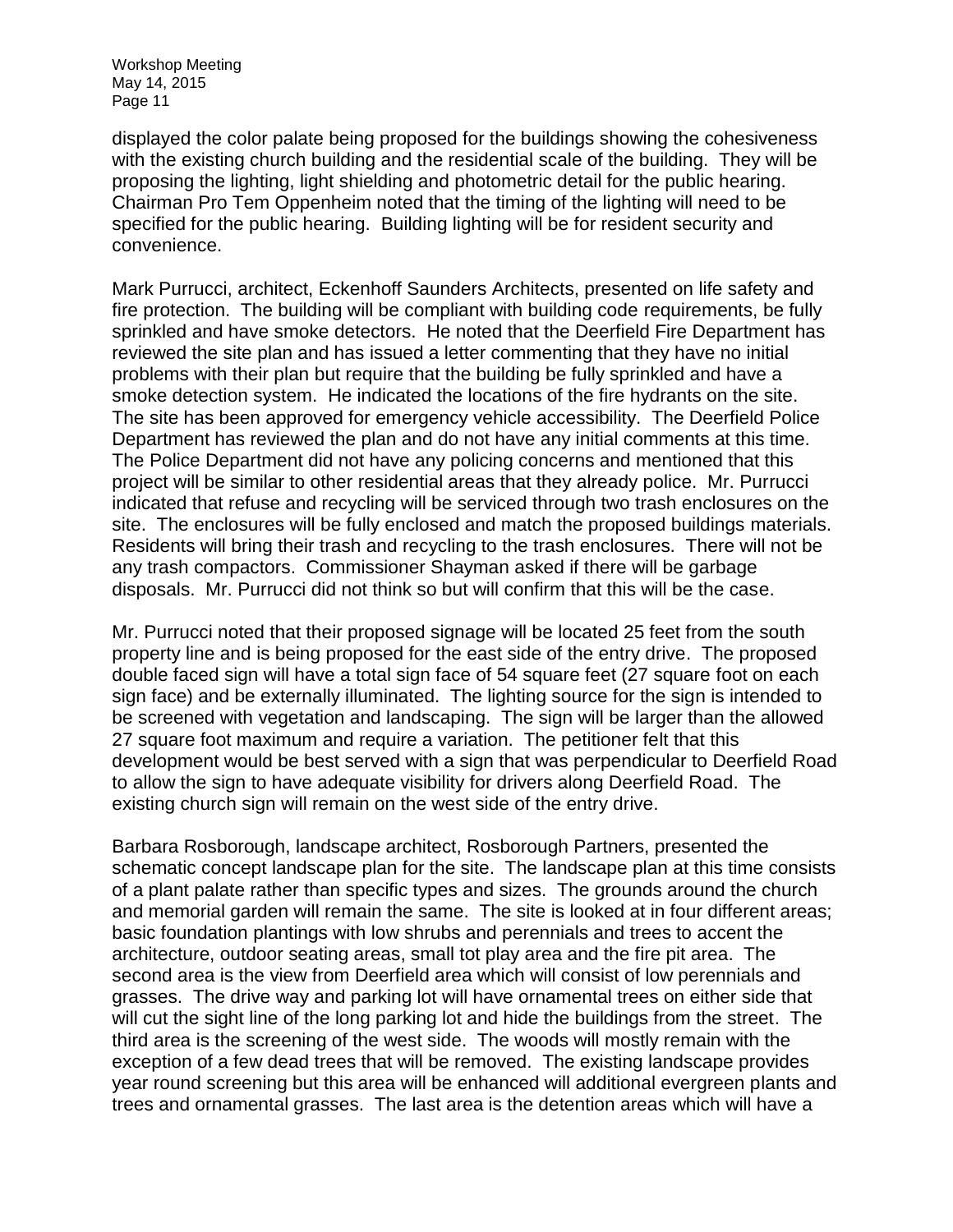mix of grasses and ornamental blooming native plants which would attract birds and butterflies. Ms. Rosborough displayed examples of what this area could look like in season. Commissioner Bromberg asked if there is any fencing on the property and if there is any fencing anticipated for the site. Mr. Wylie noted that there is some metal fencing on west property line from Deerfield Road but the fencing does not continue the entire west property line and there noted some fencing at the north property line. The petitioner is not proposing to put up any fencing. Chairman Pro Tem Oppenheim noted that starting this summer the river bank will be cleared out of debris so there may be a need for more landscape screening along the east property line.

Commissioner Shayman asked what was the philosophy of having a whole building of affordable housing rather than having the affordable component distributed among mixed housing. Mr. Brint commented that the cost to build affordable housing is greater than the underlying economics so there are different types of subsidies that comes from the state. Market rate housing has to pay for itself since those subsidies are not available to that type of housing. In this case, there is an opportunity for affordable housing as opposed to indigent poor in which rent subsidies would come along with it. This population will be a homogenous and have a work requirement. For financial and policy reasons the petitioner chose to make the entire development affordable. In addition this was the priority of the church. Commissioner Shayman asked if there were any issues of this being a unique development in the Village and being identified as workforce housing and not so integrated in the Village. Mr. Brint noted that in there experience, over time well designed, well maintained housing flows into the community and no one knows the difference. This has been the case with their developments in all the cities that they have worked in. In their experience once a project is built and identified as workforce housing it is not viewed as anything different and that is why they use good materials and landscaping to create a good environment.

## Public Comment

Tim Shanley, 808 Heather Road, questioned the accuracy traffic and storm water studies. He asked if there are government agencies that can review these studies. Chairman Pro Tem Oppenheim noted that firms that are hired by the petitioners are professionals. Mr. Shanley believes that an independent study is something that must be considered. Mr. Shanley also noted that the Comprehensive Plan states that the "housing must be of density, scale and character compatible of adjacent housing". Mr. Shanley does not think that the proposed development is compatible with the adjacent neighborhood. Mr. Shanley questioned how this project can even be considered.

Rabbi Isaac Serotta, 507 Warwick, Rabbi of Lakeside Congregation in Highland Park, and past president of the Southeast Lake County Clergy Association, supports the plan. He has been working for many years to try to get affordable housing in Deerfield and had often been told that there is no place in Deerfield where this can happen. He feels that this is a place where it can happen thanks to Zion Lutheran Church. He commended the Plan Commission with their efforts and hopes this plan can go forward.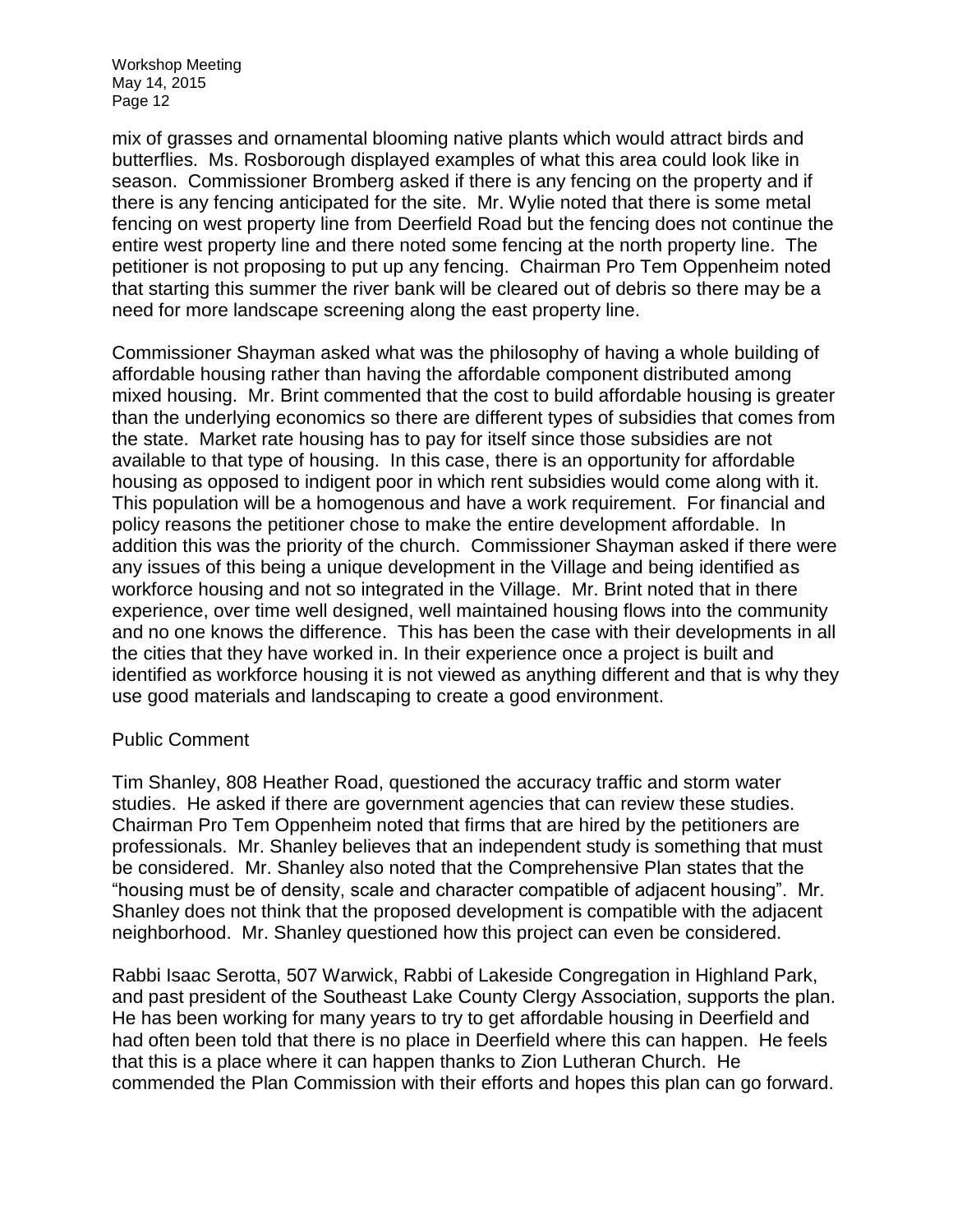Sam Mendelson, 1135 Prairie Avenue, graduated from Deerfield High School in 2011. He is excited about this project. He noted this project reflects the values of Deerfield. He commented that ultimately our actions are a reflection of our values and our values are a reflection of who we are. He feels the values in the community are inclusivity, caring and equality. He believes that this project should be held to the same scrutiny as any project and does not require extra scrutiny just because it is affordable housing. He believes that a project like this would allow he and his peers to live in Deerfield. He feels that this project reflects the values of inclusiveness and equality. Having affordable housing is a need in the Deerfield community.

Jeff Rothbart worked on the Elysian Way Subdivision (45 Deerfield Road) project. He feels the density is misstated. Netting out the church property and the flood way, the property is approximately 4.9 acres which would bring the density to 12 units per acre which is 6 times the density of the Elysian Way development and 125% more dense than the Taylor Junction development. He believes this is too dense and for attached housing. He would support a density of 5 units per net acre of developable land and not the gross acres. Mr. Rothbart commented that he doesn't think the storage and drainage in the flood way works and he would require the petitioner to get CLOMR (Conditional Letter of Map Revision) and or LOMR (Letter of Map Revision) from FEMA before they are allowed to come back for the public hearing. He noted that without the CLOMR and LOMR they are not allowed to build this project. He does not think the engineering works and the project is too dense.

Bill Owen, 885 Heather Road, 38 year resident and property owner abutting to the Zion Lutheran Church property. He is not opposed to low income housing but he wants the housing to comply with the Comprehensive Plan and the zoning code which has been in effect for decades. He and his neighbors have relied upon the zoning code and Comprehensive Plan when they purchased their homes. Mr. Owen objects to the plan as it is a strict departure from the Comprehensive Plan and how it will affect their property values. Mr. Owen is a supporter of low income housing and noted that his father was the president of a large, low income housing project in Indiana. Mr. Owen reiterated that his issue is not low income housing, but the conformity to the Deerfield Comprehensive Plan which he and his neighbors have relied upon when they made the most significant purchase of their lives in buying their homes. He commented that the project should be left to the voters in a referendum.

Gerry Saltarelli, 935 Heather, lives in the property that is 31 feet from the turnaround at the north end of the proposed parking lot. He noted that the issue is not low income housing but the integrity of Deerfield's zoning classification. Mr. Saltarelli noted that the Zion property has been zoned R-1 the entire 65 years that the church as owned the property and the 35 years he has lived next to the property. He noted that they knew that the property could be developed under the R-1 zoning, but never developed as it is now being proposed. He does not think that the development will be properly screened now or in the future from their homes and they will be subject to the commotion, noise and light from this high density property. He stated that the issue is not affordable housing, but this development on a tiny piece of property next to high value homes.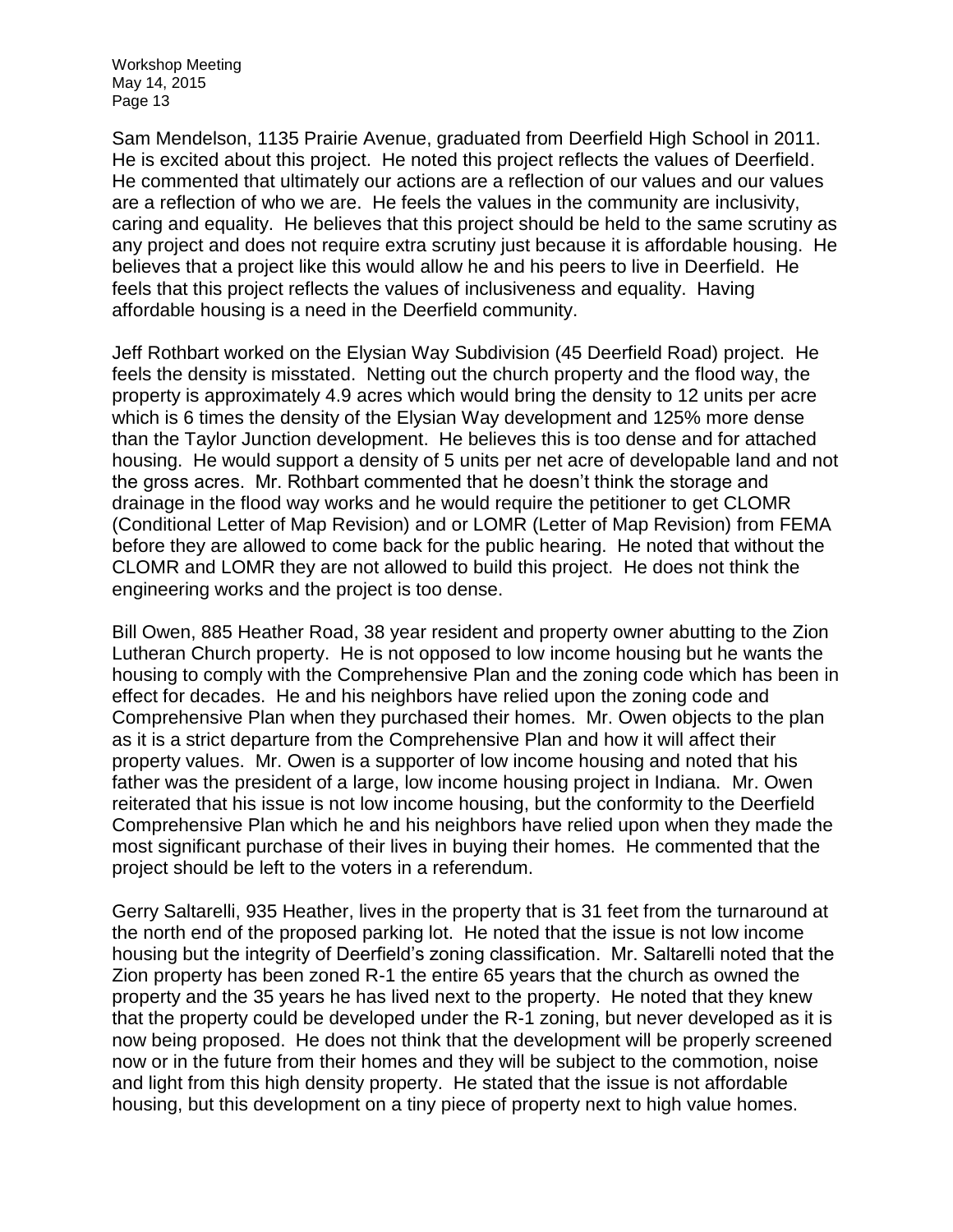Richard Sachs, 510 Brierhill Road, raised two children in Deerfield. Mr. Sachs held up his \$37,946 property tax bill and noted that current Deerfield residents are in need of affordable housing. Mr. Sachs commented that he lives on the  $17<sup>th</sup>$  hole of the Briarwood Golf Course and if the Plan Commission does not believe in the sanctity of the zoning ordinance then he should be worried that someday someone is going to build a high density development next to his property. He commented that if people can't believe in the zoning (ordinance) then no one will want to move to Deerfield. He believes the residents on Heather Road will be irreparably (net worth) damaged. He commented that the bend in Deerfield Road at this site is a blind turn. If this development goes to the Village Board of Trustees and it is approved, he feels those trustees will not want to seek re-election.

Jonathan Dien, 915 Heather Road, purchased his home a year ago. This is a home not a house, their dream home but now he feels that this has all changed. He noted it is not that they don't believe in the promise of what Zion Lutheran Church is doing, but this development is calling into question everything they have moved away from in the city being the noise, traffic congestion and the flooding. He feels this is what they will be experiencing once again. Mr. Dien hopes the Plan Commission is empathetic to understanding the investment that he and his neighbors have made especially since this is a long term investment for them. He noted that the images (from the presentation) that the developer has displayed is not reality and no one knows what will be there. He commented that this is a herculean effort with the flood plain and invited the Plan Commission to his home to see what he is talking about.

Kathy Schweighart, 140 Manor Drive, 35 year resident, is concerned for her grandchildren that go to school in Deerfield. She stated that the schools already have a challenge to face in finding classrooms for full-day kindergarten. It is her understanding that Kipling Elementary and Walden Elementary are at or near capacity. She requests that there be an independent study done on the impact this development will have on the schools. She commented that the petitioner indicated that there will be many Deerfield residents that will benefit from this development and many who work in Deerfield that could live in this development. Her question to the petitioner is if future tenants of the development will be required to be current renters in Deerfield or already have jobs in Deerfield.

Stevan Schweighart, 140 Manor Drive, has a problem with the Village notification process. He feels that the process is a fiasco. He is disturbed that he just found about this development the past week through an independent flyer that was distributed. He feels that he was not properly notified and has called the mayor. Mr. Ryckaert stated the petition is in a workshop meeting and early in the process. Mr. Schweighart felt that it is too late and he should have already been notified.

Maureen Darnaby, 905 Heather Road, moved to Deerfield 23 years ago as a single parent. She commented that anyone faced with the prospect that their home's property value will go down an estimated 25% would fight to protect it. She is not anti-workforce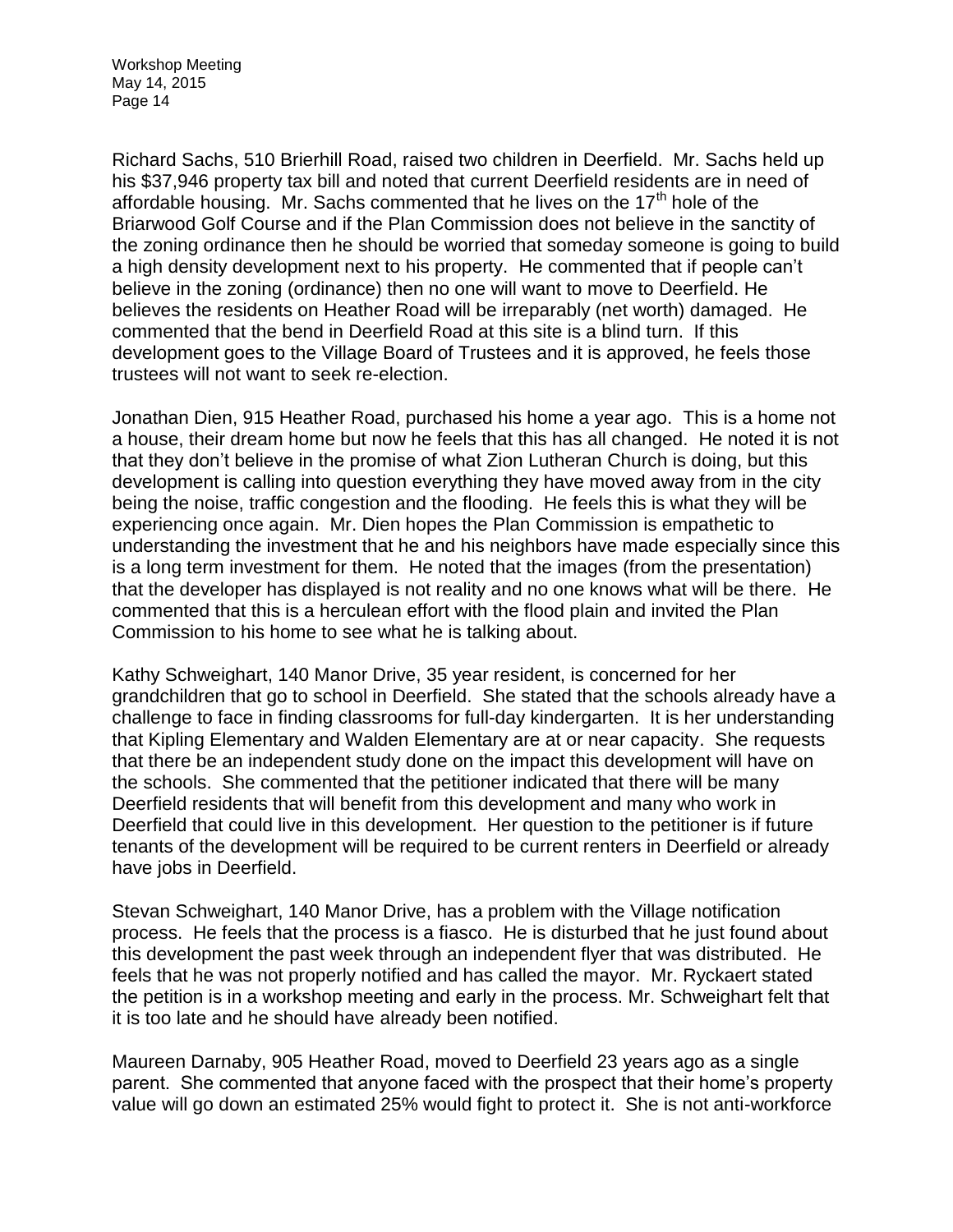housing or anti-diversity. She purchased her home with the knowledge that zoning regulations exits to protect residents. She noted that there are areas in Deerfield that would be more adequately suit such a development. She would like to know that her single largest investment will be protected by the Village under the conditions of which it was purchased.

Josh Weiss, 965 Heather Road, moved here a year ago with his wife and 6,3,1 year old children. His home will abut the compensatory storage facility and he fears for his children's safety. He noted stories of children's deaths with this type of basin. He commented that the developers are claiming that these open areas are useful areas but these basins are dangerous. These basins have pollutants and carcinogens from all the plants and runoff in the area. He noted that the proposed bike path is in close proximity of the steep river bank and detention basin in the flood way. He feels that this seems extreme on so many levels. He also commented that the children in this development will have 3 feet of space to wait for their bus. Is the bus going to pick them up on Deerfield Road and will they wait near the south detention basin or north toward the large compensatory storage basin or east near the steep banks of the river? He purchased his home a year ago and has put everything into it- he feels that his property values will be going down and he doesn't feel that this is justified. He hopes all of these issues will be addressed because he feels these are extreme measures for developers to fill their pockets and get out.

Gerry Horn, 1150 Heather, longtime resident and surgeon, feels that his quality of life in Deerfield has been deterioting since he has lived here but tries to make the best of it. He feels Deerfield is still a good place to live. It takes him two lights to make a left turn onto Waukegan Road off of Deerfield Road in the mornings and sometimes over 20 minutes to get from Half Day Road to Deerfield Road during rush hour. He mentioned other problem traffic areas on Waukegan Road and Lake Cook Road. He feels affordable housing is wonderful; he noted that the developer built a wonderful 15 unit development in Glenview. Why can't that density be done here? He would like to see a compromise. He does not think the traffic study is accurate especially since the traffic counts were taken 2 days before spring break (for Deerfield schools) and a lot of families leave for spring break. He noted that the traffic study should extend to include all the areas impacted by the proposed development referring to Article 12.09 C in the Deerfield Zoning Ordinance. He would like to see a compromise and have a 15 unit development built instead of what is being proposed.

Mark Daniels, attorney, Daniels Law Office, in Oakbrook Terrace, IL. Mr. Daniels has been practicing law for 20 years and has been retained by Alan and Jean Chapman (1065 Heather Road) to contest the development. He will call Village attorneys to let them know he will be involved with this proposed development. Mr. Daniels noted a vast experience in zoning litigation including arguing cases in Illinois Supreme Court. He believes changing the zoning from R-1 to R-5 should not be done in this case. Mr. Daniels has represented houses of worship and notes that this is not a religious issue but a zoning issue, density issue, and an issue with the massing of the building. He hopes there will be plenty of time to learn about this project and that the Plan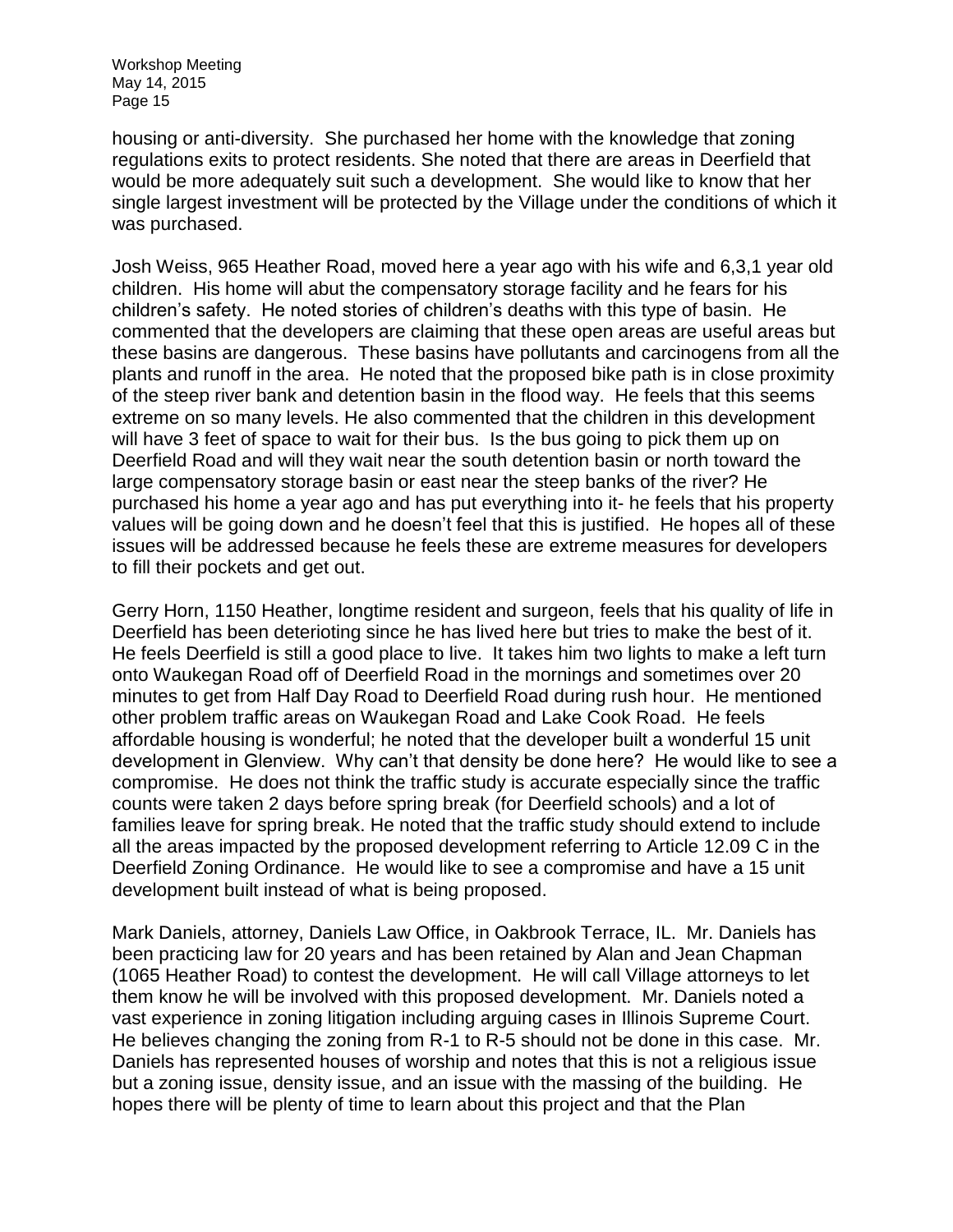Commission will take a step back to review all of the information. Mr. Daniels commented and encouraged that an independent traffic be done and reviewed by the Village.

Jacki Parmecek, 728 Fox Hunt Trail, 22 year resident, commented that most of the concerns have been articulated well. She feels that that this development is the wrong development for this area. The images, renderings and data does not reflect the true condition of this property and the neighborhood. The traffic numbers don't reflect reality and believes the development will have a large impact on traffic. She urges the Plan Commission to consider the voices of the community and the existing home owners and to not ignore the existing zoning laws that have been put in place.

Juanita Wreckerlin, 1233 Linden Avenue, resident since 1969 and member of Zion Lutheran Church has raised three children in Deerfield and supports the project. She realizes that that the people who have been working on the development have spent a lot of time on it. She feels that it will not change the property values, but instead enhance the community, the surrounding area, the people in the development and the people who will be coming to the development. She realizes that there may be some concerns that will need to be addressed so that people will be more comfortable, but noted that we are a community that reaches out and will benefit from this project. We are creating an opportunity for others and pointed out that One Deerfield Place did not affect the community in a negative way.

Julia Arbaugh, 836 Holmes Avenue, member of the community and 25 year resident, supports the project and commented that Mrs. Wreckerlin articulated her views and she agrees with her comments.

Karl Arbugh, 836 Holmes Avenue, feels that this development is a wonderful thing for people who work in our community to live in our community and a good thing for their children can go to our schools. He is sympathetic to the people who feel they will be affected directly and understands their concerns. He hopes the concerns and impact would not be nearly as great as they are anticipating. On a whole, he thinks this development will be a healthy thing for our community and the many people who would benefit from this development. He hopes there will be a balanced conclusion.

Wendy Yura, 8 E. St. Andrews Lane, lives in Deer Run and raised three children in Deerfield. When they bought their home they had a thirteen month old child and they live near a detention area. They did not know what that meant at the time but commented that Village has been wonderful through it all in maintaining these areas. She would like to know who will maintain these areas when the roots from all of the trees clog up the drains. She commented that her detention basin has swelled up to 15 feet deep at times and nothing has ever happened, but something very serious could have happened if it were not maintained properly. She is concerned for the residents that are near the detention basin since they are larger and deeper than what is near her house. She feels that the safety issues and school issues have to be addressed.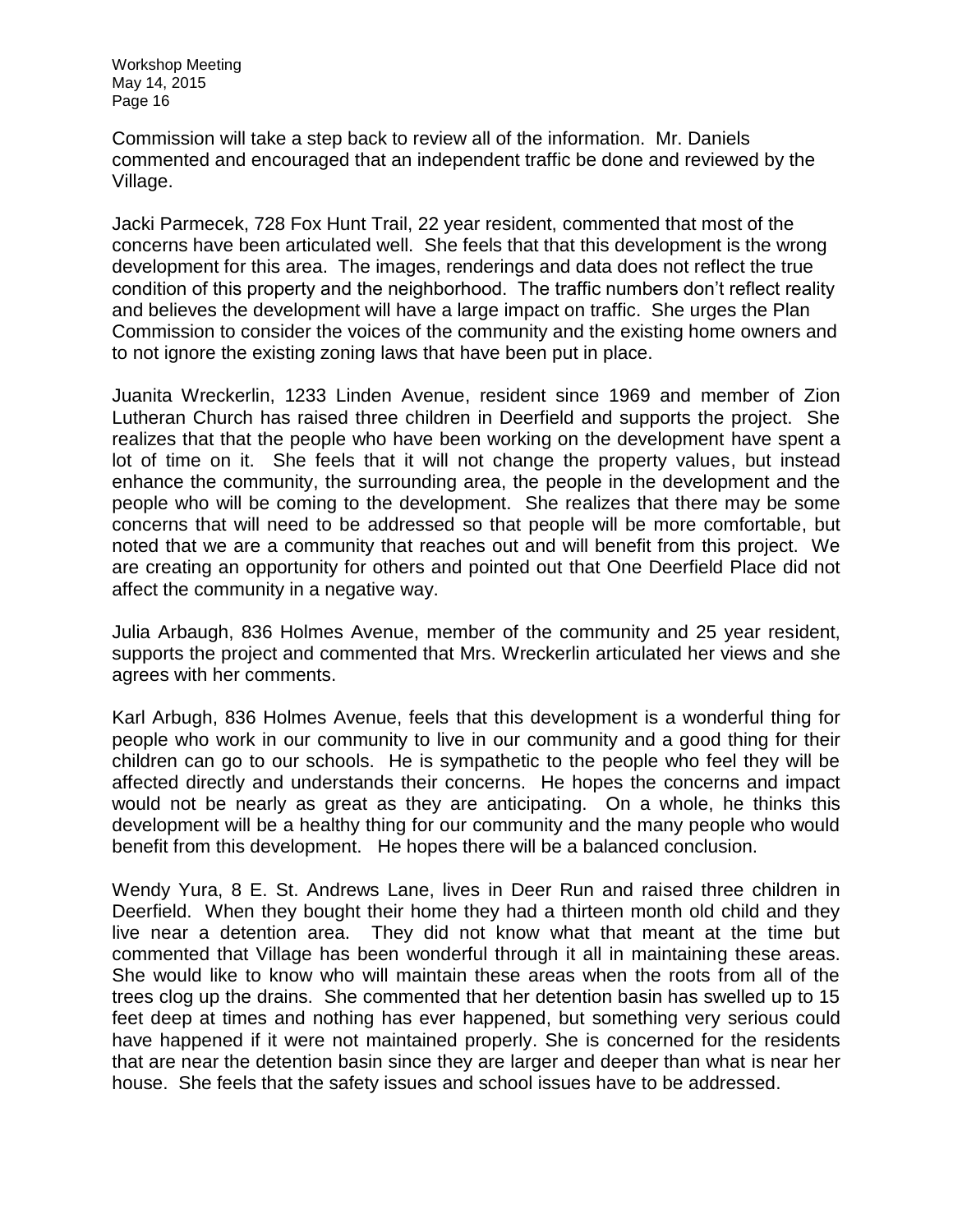Barry Metzger, 735 Smoke Tree Road, lives in Kings Cove and is concerned about the traffic patterns. He noted a comment by the developer about market rate rents and would like to know what percentage of rents have become market rate at their other properties.

Lisa Winston, 985 Heather Road, raised three children in Deerfield and moved to their current address on Heather 5 years ago. When they purchased their home their understanding was that the zoning would remain the same. The detention pond will have a big effect on her home as well as amount of people in the proposed development. She feels that her property will be used as a cut-through for children catching the school bus on Heather Road. She noted that the majority of the people on Heather Road is not opposed to affordable housing but against any change in zoning. Her hope is that the Village will stand behind the existing zoning. She hopes that the Plan Commission will realize what her and her neighbors are going through and what it would be like if their homes were to back up to this development.

Lisa Zebovitz, 10 Edgewood Court, backs up to Lake Cook Road and lives near the luxury apartment complex (AMLI) that is being constructed. She never anticipated that Lake Cook Road would be widened or that her house would shake from all the large trucks that go by. She commented that there were a lot of things that she never anticipated but these things happen in life. Mrs. Zebovitz moved to Deerfield from Oak Park and didn't realize the how the population was comprised. She referenced the lack of racial diversity noting that the affordable housing development is critical to the diversity of our community. She noted an integrated housing development that was proposed in Deerfield in the 1960s was unsuccessful and strongly hopes that this will not be the legacy of Deerfield. She feels that there is a need for diversity in the Deerfield community and that there should be a study that was done that they can reference on how this multi-family development will impact single family homes.

Gail Byck, 1246 Dartmouth Lane, understands the neighbors' concerns (flooding, traffic, property values). The way she became aware of this development was from an email that is circulating that has numerous references to "those people" who will live in the housing development, "those people's" kids who will need more services, "those people" who are prone to violence, and "those people" who will not maintain this property. This email made her upset and got her involved in this development. She is in favor of affordable and workforce housing, she is in favor of people who work in and near Deerfield in lower paying jobs who can live affordably in our community and take advantage of the benefits that Deerfield has to offer. She commented that these reasons are the same reasons we have all have moved here; great schools, great parks, great recreation, transportation, etc. She feels that the developer has done a great job of trying to present their development and hopes there is a way to bring this development to our community and show that we are an open and welcoming community.

Howard Rosenblum, 140 Milstone Road, would like to know if Village has considered an independent study to show the impact that this development will have on schools, traffic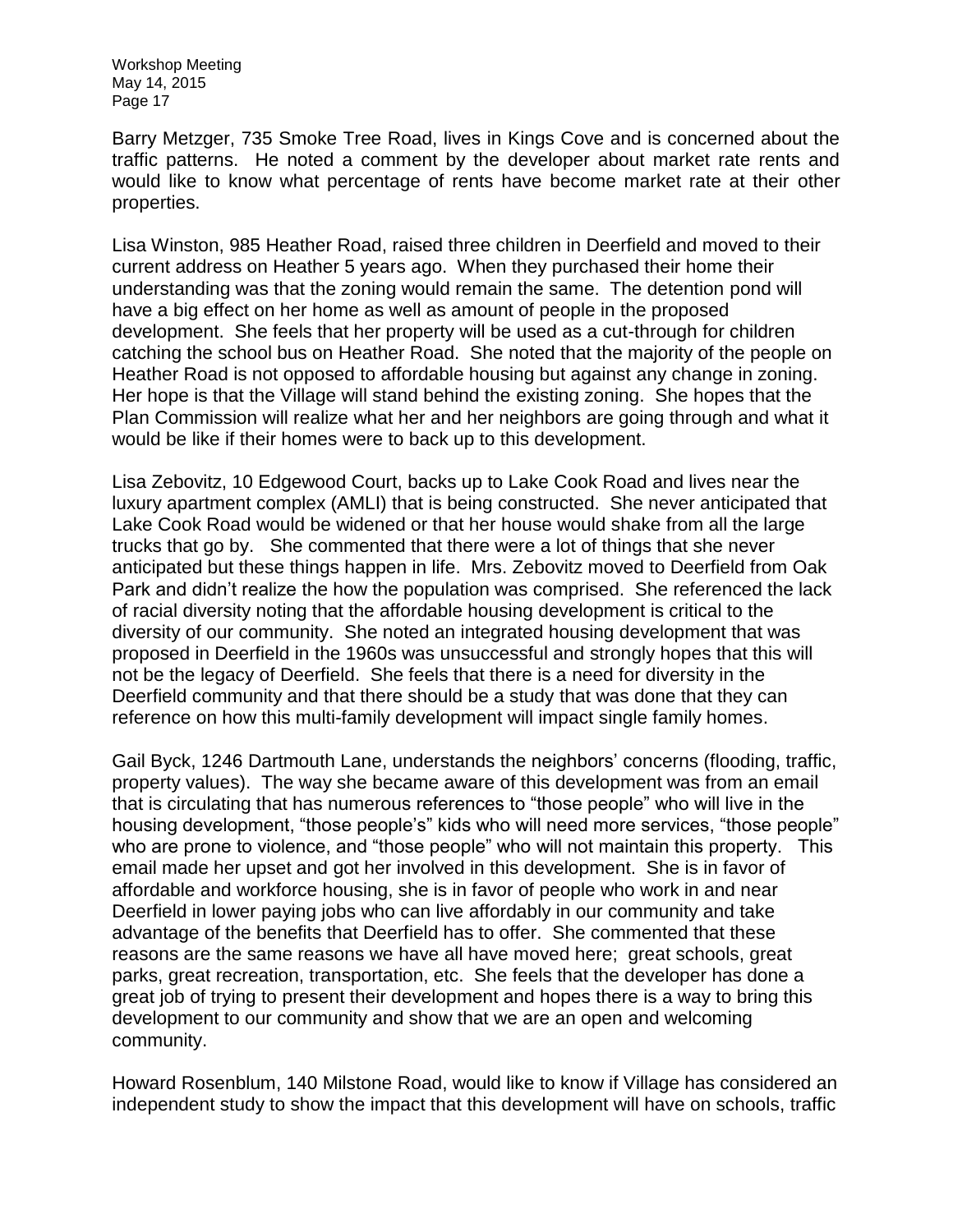and property values. The developer has done their studies, but there is no mention as to if the Village has done any studies. Is there any consideration that the Village will conduct these studies? Chairman Pro Tem Oppenheim noted that typically the studies are done the experts in their field. She has no personal knowledge of the Village doing studies on the school districts. The school districts would have the expertise to tell us what their capacity is. Mr. Ryckaert noted that that the developer will have to do a fiscal impact study like what was done for the AMLI and Woodview apartments. The Plan Commission will review and ask pertinent questions. However on the traffic study, if the Plan Commission questions the validity of that traffic study, the Plan Commission can order an independent study be done which would be paid for by the applicant. The Village would select the traffic consultant. This provision is in the Plan Commission's Rules of Procedure. Chairman Pro Tem Oppenheim noted that the impact fee analysis is done by outside experts as well. Mr. Rosenblum asked how property values are studied. Mr. Ryckaert noted that a real estate appraiser could be retained and the Plan Commission will ask questions of the study and findings. Mr. Rosenblum asked how the developer did not know how many children were going to be in this development, but did know how the children would be distributed among all grade levels. Mr. Rosenblum also wanted to know how the developer determined the need for workforce housing in Deerfield or if this is based purely on speculation. He is not against housing teachers, waiters or waitresses, but feels that this is not the correct plan for the area. If this were single family homes that would be great, putting buildings in this area is not proper for this area. Mr. Rosenblum wanted to know if there would be designated eastbound left turn lane into the development on Deerfield Road. He also wanted information on what happens to the property after the 35 year lease ends. Who will manage the property? Pastor Kylo commented that the property would go back to the church after the lease is over.

Douglas Noren, 90 Sequoia Lane, thanked the neighbors on Heather Road for organizing and getting the word out otherwise he would not have known about the property. He would like to get evidence from the schools that there will not be any impact on the schools. He feels that this development is too dense for the area nor do the standards fit in this area. In his opinion, this would be a complete rewrite of the zoning ordinance for this development and an exercise of power to have this done. He asked how this can this be done according to the current zoning ordinance. Commissioner Pro Tem Oppenheim noted that at the time of the public hearing there will be more specifics. There are criteria that the Plan Commission will review when deciding on this development. All the things that were presented tonight are on a checklist on whether or not this project would be permissible under these standards. The standards are in the packet that was submitted to the Plan Commission (which was available on-line). She noted that it is unusual for specifics of a plan to be asked during a prefiling conference. The level of detail that is being asked comes at the public hearing. Chairman Pro Tem Oppenheim reiterated the purpose of a prefiling conference and what would happen at the public hearing. She reminded the audience that this is the first step of the public process. Mr. Rosenblum noted that he heard a lot of statements but not a lot of evidence. Chairman Pro Tem Oppenheim commented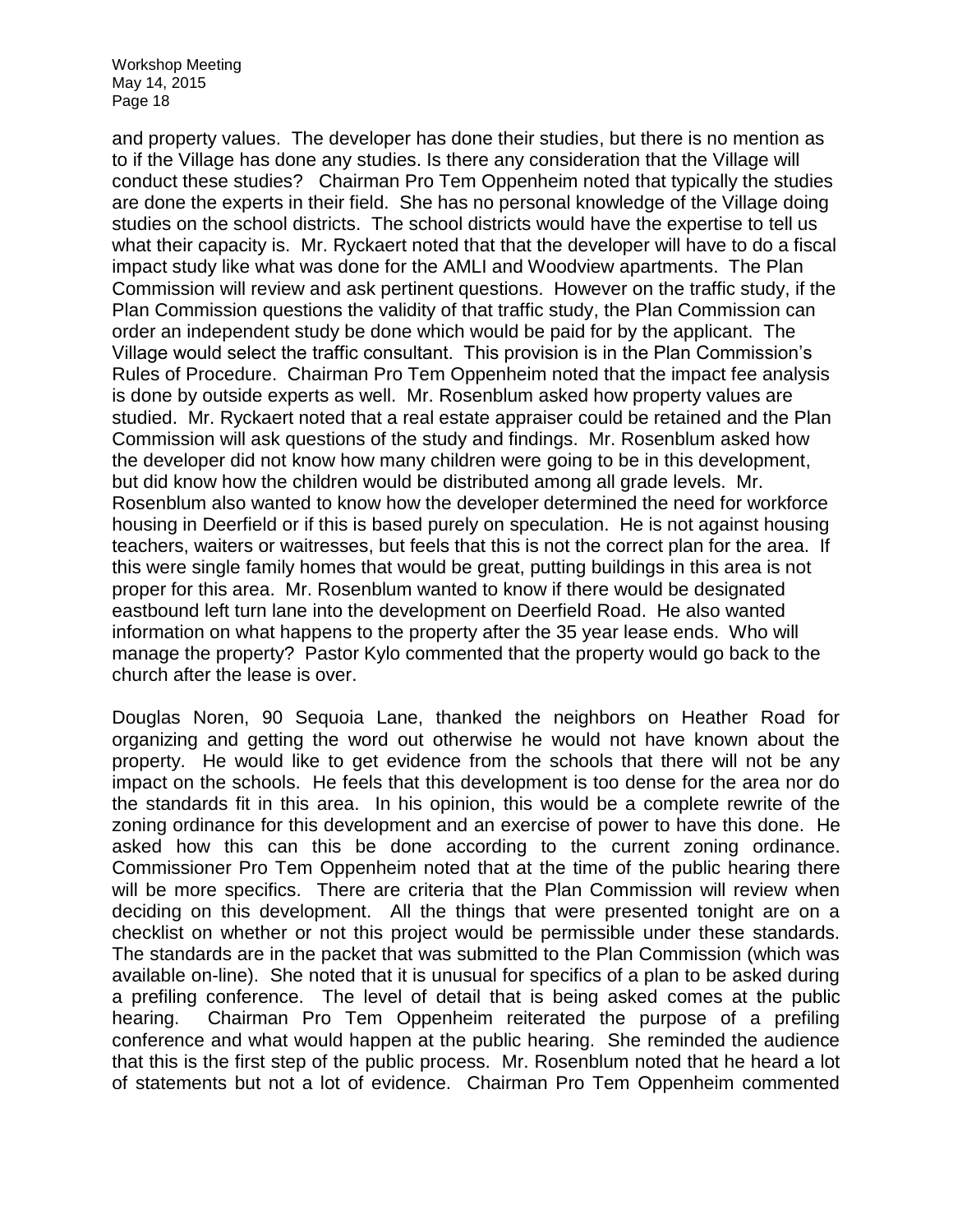that this is a big project and that there is a lot to be considered. There will be more specifics to come at a public hearing.

Commissioner Berg addressed the comments made by the public concerning the lack of notice. Commissioner Berg noted that this is not a secret proceeding. When there is a public hearing there are specific notice requirements not only for this municipality but for every municipality. Tonight's meeting is a workshop although public comment is welcomed, it is unusual to get this kind of turnout for a workshop meeting. The intent of the workshop is for the petitioner to address the Plan Commission and for the Plan Commission to let the petitioner know what their concerns are. Commissioner Berg reiterated that they welcome public comment however, this is not an official public hearing. The fact that notice was not sent out for this meeting is completely consistent with the law. For the public hearing, the 500 feet notice (due to height variation) will be complied with. A comment was made from the public that he was not properly notified. Chairman Pro Tem Oppenheim noted that all of the information from this meeting (including this meeting) and any information will be available on the Village's website.

Steve Altshel, 615 Wicklow Road, commented that when the Elysian Way project was being considered there was ingress and egress would not be allowed from the existing driveway on Deerfield Road. Residents were concerned with the new drive that was being proposed on Carlisle Avenue. He noted that existing drive on Deerfield Road was not allowed for 7 lot subdivision because the County and local police department would not entertain the use of the drive due to vehicular traffic. He noted that the Plan Commission needs to realize the implication of allowing traffic flow from this development. He also noted that the service road also raises concern for traffic at the intersection of Deerfield Road and Heather Road/Carlisle Avenue.

Ross Levin, 615 Brierhill Road, noted that the school bus drop off for his children on Deerfield is not safe and has talked with Deerfield police about his concerns. He noted that the traffic study for this does not add up especially if there will be more traffic from this development. He has not heard that anyone has any real experience on affordable housing projects. He does not have firsthand experience with affordable housing project but he has watched developers and redevelopers pickup projects like this down the line. He commented that when the developer leaves who will be enforcing the tenant requirements on who will be living in the development. These types of development are difficult to manage and deal with. He would advise the Plan Commission to look at the financing of the project and what the developer have invested in this project. The residents have a lot to lose in this development. He also commented that the teachers were ready to strike last year and so he is not sure how this will help the situation. He feels that there is a sense of shock and betrayal amongst residents and the developer should have been told that this property could not be rezoned.

Paul Peisis, 370 Carriage Way, 30+ year resident, feels that as the development has moved from concept with the trustees to the workshop (meeting) there has been a conflict in how this has been handled. He feels that the residents will be handpicked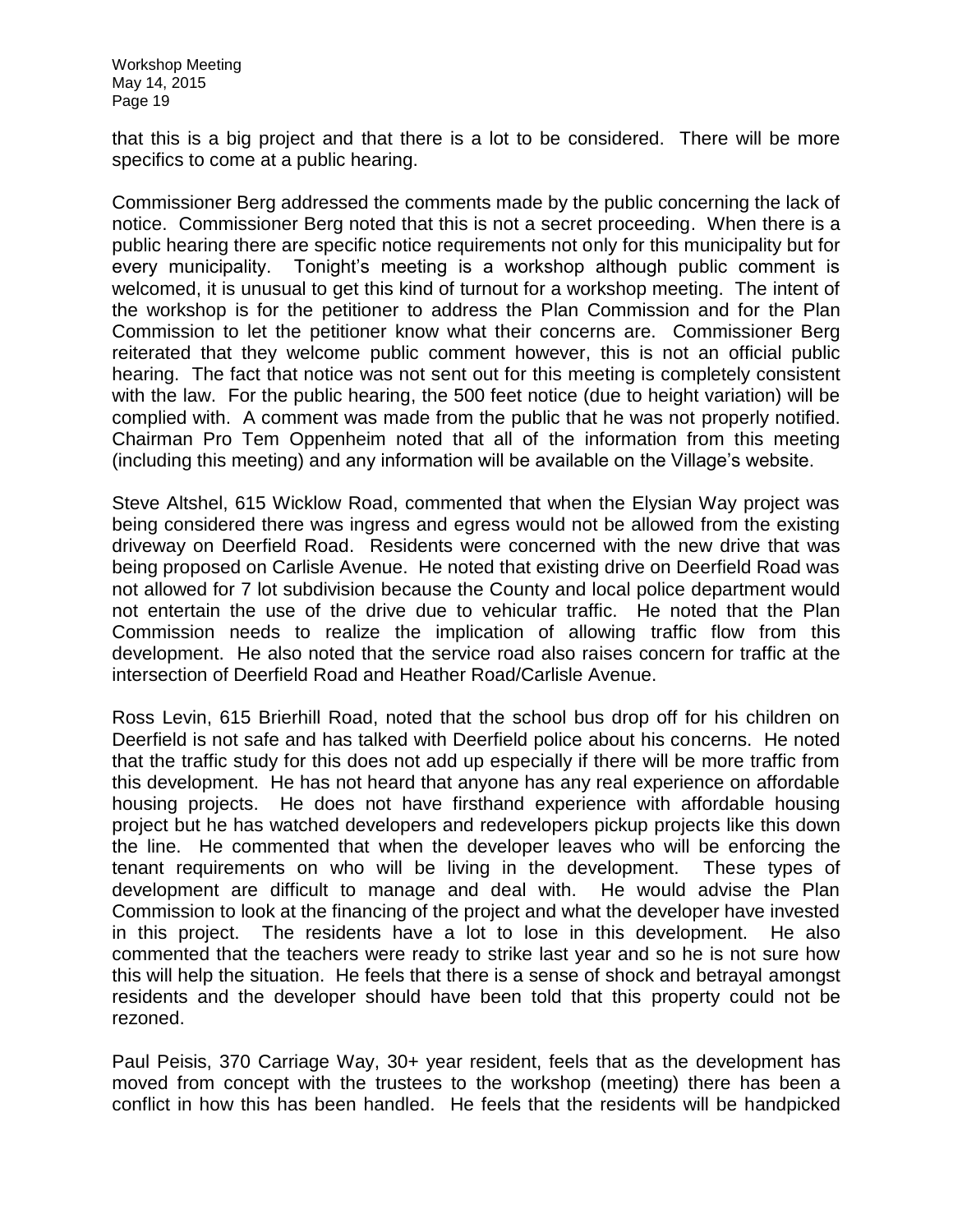and that is not diversity. He also feels that by doing this his emotions are being minimized. He feels that if we really want diversity there are a lot of opportunities without taking a parcel of land. Mr. Peisis's property abuts up to the creek and the creek has been a nightmare. He noted that when the detention area overflows the flooding is uncontrollable, cars cannot get through and children's lives are in jeopardy and his house floods. He questions who are the independents that can look at these studies. He is disturbed by how the Village can put the residents in a position by moving the land (flood plain) and not feel that an independent study is needed not only to look out for safety, but also how it will impact the existing residents. He has worked as a health provider in Cabrini Green and when it was taken down there were other options to take care of the people. He takes offense to the term "those people" because he worked with them. He feels that there are other options to take with a compromised piece of land that is appropriately zoned rather than change the zoning.

Anne Renger, 870 Evergreen Way, Highland Park, moved to her current address a year ago but has lived in Highland Park since 1971. She lived by low income, low impact housing at her prior residence in Highland Park. She is concerned about the traffic. When she pulls out of her street to make a left on Deerfield Road going east it takes a long time to make the turn to get to the expressway. She lives across the street from Kings Cove. She needs the signalized light to the west and east of her driveway to turn red for her to make that left turn and it is a very short window. She is concerned that the increase in vehicles from this development, which will be between the two signalized lights, will make it very difficult to make that left turn. She believes low income or workforce housing is a good thing at that location, but it should also be low impact housing. She has walked the Zion property and it is wet all the time. She would appreciate it if the Highland Park residents that live nearby would be notified as well.

Seth Silverman, lives a few blocks from Heather Road, He has three children at Kipling elementary school and one will be at full-day kindergarten next year in which he will have to pay \$2,600 for full day kindergarten. He would like to know if the people who live in this development will they be responsible for this payment if their children go to full day kindergarten.

Ted Repshultz Jr., commented that his father chaired the Commission that decided whether to allow the park district to occupy the land that was proposed for mixed housing. When he graduated from Deerfield High School in 1978 they had 2,400 students in a much smaller building that it currently has. He does not think that the students in this development will have much impact on the high school. The high school has a much larger building than when he was there in 1978. Many years ago, Zion Lutheran Church was to be the hub for the Lutheran church on the Northshore. He noted that it did not happen perhaps because of the cold shoulder and black eye that Deerfield gave itself when it didn't explore or allow for mixed housing. He feels that this well planned development should be considered; it will not overcrowd or overpopulate the schools.